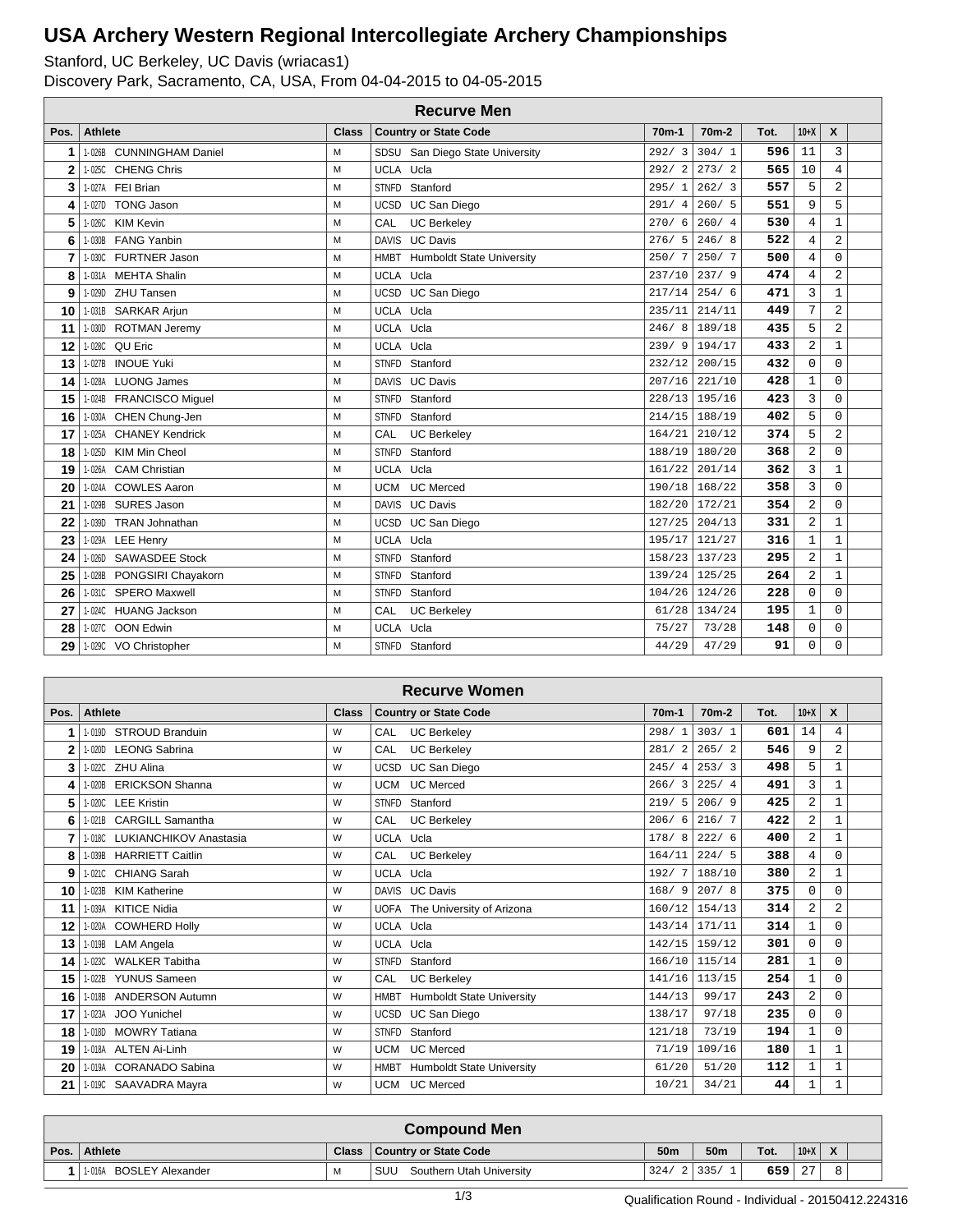|              | <b>Compound Men</b><br>Continue <sup>'</sup> |              |                                  |                        |                 |      |        |              |  |  |  |  |
|--------------|----------------------------------------------|--------------|----------------------------------|------------------------|-----------------|------|--------|--------------|--|--|--|--|
| Pos.         | Athlete                                      | <b>Class</b> | <b>Country or State Code</b>     | 50 <sub>m</sub>        | 50 <sub>m</sub> | Tot. | $10+X$ | $\mathbf{x}$ |  |  |  |  |
| $\mathbf{2}$ | 1-017A KIM Hyung (Paul)                      | м            | UCLA Ucla                        | 321/<br>4              | 323/2           | 644  | 17     | 4            |  |  |  |  |
| 3            | 1-016B MA Raymond                            | м            | <b>UC Berkeley</b><br>CAL        | 322/<br>$\overline{3}$ | 320/3           | 642  | 27     | 5.           |  |  |  |  |
| 4            | <b>BORROMEO Niccolo</b><br>1-015D            | м            | UCLA Ucla                        | 325/1                  | 309/4           | 634  | 25     | 9            |  |  |  |  |
| 5            | 1-015C TONG Michael                          | м            | <b>UC Berkeley</b><br><b>CAL</b> | 5 <sup>1</sup><br>301/ | 302/6           | 603  | 11     | 2            |  |  |  |  |
| 6            | 1-015A ANDING III Henry                      | м            | HMBT Humboldt State University   |                        | $287/7$ 303/5   | 590  | 8      |              |  |  |  |  |
| 7            | 1-015B HILTEBRANDT-MCINTOSH Christophe       | м            | DAVIS UC Davis                   |                        | $298/6$   277/8 | 575  | 10     | 4            |  |  |  |  |
| 8            | 1-017C QUACH Nick                            | м            | STNFD Stanford                   |                        | $276/8$   249/9 | 525  | 4      |              |  |  |  |  |
| 9            | 1-016C VUONG Alvin                           | м            | UCLA Ucla                        | 199/9                  | 281/7           | 480  | 10     | 4            |  |  |  |  |
| 10           | 1-017B LU Sicong                             | м            | <b>UC Berkeley</b><br>CAL        |                        | 156/10 220/10   | 376  |        |              |  |  |  |  |

|                | <b>Compound Women</b>   |              |                                          |                 |                  |      |              |                           |  |  |  |
|----------------|-------------------------|--------------|------------------------------------------|-----------------|------------------|------|--------------|---------------------------|--|--|--|
| Pos.           | Athlete                 | <b>Class</b> | <b>Country or State Code</b>             | 50 <sub>m</sub> | 50 <sub>m</sub>  | Tot. | $10+X$       | $\boldsymbol{\mathsf{x}}$ |  |  |  |
|                | 1-013C LAM Tiffany      | W            | STNFD Stanford                           | 323/1           | 329/1            | 652  | 23           | 11                        |  |  |  |
| 2 <sub>1</sub> | 1-013D LUU Sandy        | W            | UCLA Ucla                                |                 | $310/2$ 304/3    | 614  | 11           |                           |  |  |  |
| 3              | 1-013B KUBOKAWA Kaley   | W            | UCLA Ucla                                |                 | $277/4$ 307/2    | 584  | 9            |                           |  |  |  |
| 4              | 1-014C WANG Kimberly    | W            | UCLA Ucla                                |                 | $282/3$   272/ 5 | 554  | 2            |                           |  |  |  |
| 5.             | 1-014A BASHIER Roya     | W            | STNFD Stanford                           |                 | $264/6$   278/4  | 542  | 6            |                           |  |  |  |
| 6              | 1-014B SCOTT Kelsey     | W            | <b>UC Berkeley</b><br>CAL                |                 | $270/5$ 261/6    | 531  | $\mathbf{r}$ |                           |  |  |  |
|                | 1-003C YELLAM Valerie   | W            | <b>Humboldt State University</b><br>HMBT |                 | $253/7$   211/7  | 464  | 6            |                           |  |  |  |
| 8              | 1-013A ESCOLERO Crystal | W            | STNFD Stanford                           |                 | $230/8$   207/8  | 437  | 4            |                           |  |  |  |

|      | <b>Bowhunter Men</b>       |              |                                |                 |                                |      |        |              |  |  |  |
|------|----------------------------|--------------|--------------------------------|-----------------|--------------------------------|------|--------|--------------|--|--|--|
| Pos. | Athlete                    | <b>Class</b> | Country or State Code          | 50 <sub>m</sub> | 50m                            | Tot. | $10+X$ | $\mathsf{x}$ |  |  |  |
|      | 1-010B CLARK lan           | м            | HMBT Humboldt State University | 311/1           | $317/2$                        | 628  | 24     | 6            |  |  |  |
| 2    | 1-011A BRAGINSKY Daniel    | м            | UCLA Ucla                      |                 | $305/3$ 3 319/1                | 624  | 15     |              |  |  |  |
| 3    | 1-012A HOLMSTROM Mark      | м            | STNFD Stanford                 |                 | $295/5$ 317/3                  | 612  | 12     |              |  |  |  |
| 4    | 1-011D LIN Louis           | M            | UCLA Ucla                      | 306/2           | 290/6                          | 596  | 14     | 5            |  |  |  |
| 5    | 1-012D SCOTT Riley         | м            | UCLA Ucla                      | 285/7           | 307/4                          | 592  | 8      |              |  |  |  |
| 6.   | 1-0110 CUTLER Isaiah       | м            | UCLA Ucla                      | 293/6           | 293/5                          | 586  | 14     |              |  |  |  |
|      | 1-010D LEVINE Daniel       | м            | CAL UC Berkeley                | 295/4           | 281/8                          | 576  | 12     |              |  |  |  |
| 8    | 1-010A CHANG Leon          | М            | UCLA Ucla                      | 280/9           | 284/7                          | 564  | 15     |              |  |  |  |
| 9    | 1-011B BRZEZNY Jordan      | м            | STNFD Stanford                 |                 | 281/ 8   274/10                | 555  | 8      | $\Omega$     |  |  |  |
| 10   | 1-010C GORCZYCKI Hunter    | M            | UCLA Ucla                      | 266/10          | 261/11                         | 527  | 6      |              |  |  |  |
| 11   | 1-012B KIMSEY WADE Donovan | м            | UCLA Ucla                      | 246/11          | $\left  \frac{279}{9} \right $ | 525  | 11     |              |  |  |  |

|   | <b>Bowhunter Women</b>   |   |                                |                 |                 |      |        |   |  |  |  |  |  |
|---|--------------------------|---|--------------------------------|-----------------|-----------------|------|--------|---|--|--|--|--|--|
|   | Pos. Athlete             |   | Class   Country or State Code  | 50 <sub>m</sub> | 50 <sub>m</sub> | Tot. | $10+X$ | X |  |  |  |  |  |
|   | 1-009B NOVOTNY Kathryn   | W | STNFD Stanford                 | 313/2 318/1     |                 | 631  | 17     |   |  |  |  |  |  |
|   | $2$   1-009A BUI Krystal | W | UCLA Ucla                      |                 | $313/3$   287/2 | 600  | 13     |   |  |  |  |  |  |
|   | 3   1-008A CHEN Erica    | W | UCLA Ucla                      |                 | $315/1$   265/3 | 580  | 10     |   |  |  |  |  |  |
| 4 | 1008B SCHEFFLER Rachael  | W | HMBT Humboldt State University |                 | $200/5$   233/4 | 433  |        |   |  |  |  |  |  |
|   | 1.008C WILLIAMS Melissa  | W | <b>UC Berkelev</b><br>CAL      |                 | $208/4$   203/5 | 411  |        |   |  |  |  |  |  |

| <b>Barebow Men</b> |                        |              |                                |       |                  |      |                |              |  |  |  |  |
|--------------------|------------------------|--------------|--------------------------------|-------|------------------|------|----------------|--------------|--|--|--|--|
| Pos.               | Athlete                | <b>Class</b> | <b>Country or State Code</b>   | .1.   | .2.              | Tot. | $10+X$         | $\mathbf{x}$ |  |  |  |  |
|                    | 1-007A CHENG Kelton    | м            | UCSD UC San Diego              | 304/1 | 302/1            | 606  | 9              |              |  |  |  |  |
| $\mathbf{2}$       | 1-005D WOO Christopher | м            | UCLA Ucla                      |       | $231/3$   235/2  | 466  | 4              |              |  |  |  |  |
| 3                  | 1-005B LAMB Joseph     | м            | HMBT Humboldt State University | 233/2 | 220/3            | 453  | 3              |              |  |  |  |  |
| 4                  | 1-004D WANG Albert     | м            | UCLA Ucla                      | 226/4 | 214/4            | 440  | 4              |              |  |  |  |  |
| 5                  | 1-007B LIU David       | M            | UCLA Ucla                      | 222/5 | 206/5            | 428  | 4              |              |  |  |  |  |
| 6                  | 1-007C ZHOU Eric       | м            | <b>UC Berkeley</b><br>CAL      |       | $182/6$ 189/6    | 371  | 5              | 2            |  |  |  |  |
| 7                  | 1-004C SCHWEBEL Jeremy | M            | HMBT Humboldt State University |       | $165/8$   152/7  | 317  | $\overline{2}$ |              |  |  |  |  |
| 8                  | 1-006A KHO Daniel      | м            | UCLA Ucla                      |       | 158/10 152/7     | 310  |                |              |  |  |  |  |
| 9 <sup>1</sup>     | 1-004A ALLISON Duran   | м            | UCLA Ucla                      |       | $173/7$   134/9  | 307  | 3              |              |  |  |  |  |
| 10                 | 1-005A HO Roger        | м            | UCLA Ucla                      |       | $158/11$   134/9 | 292  | $\Omega$       |              |  |  |  |  |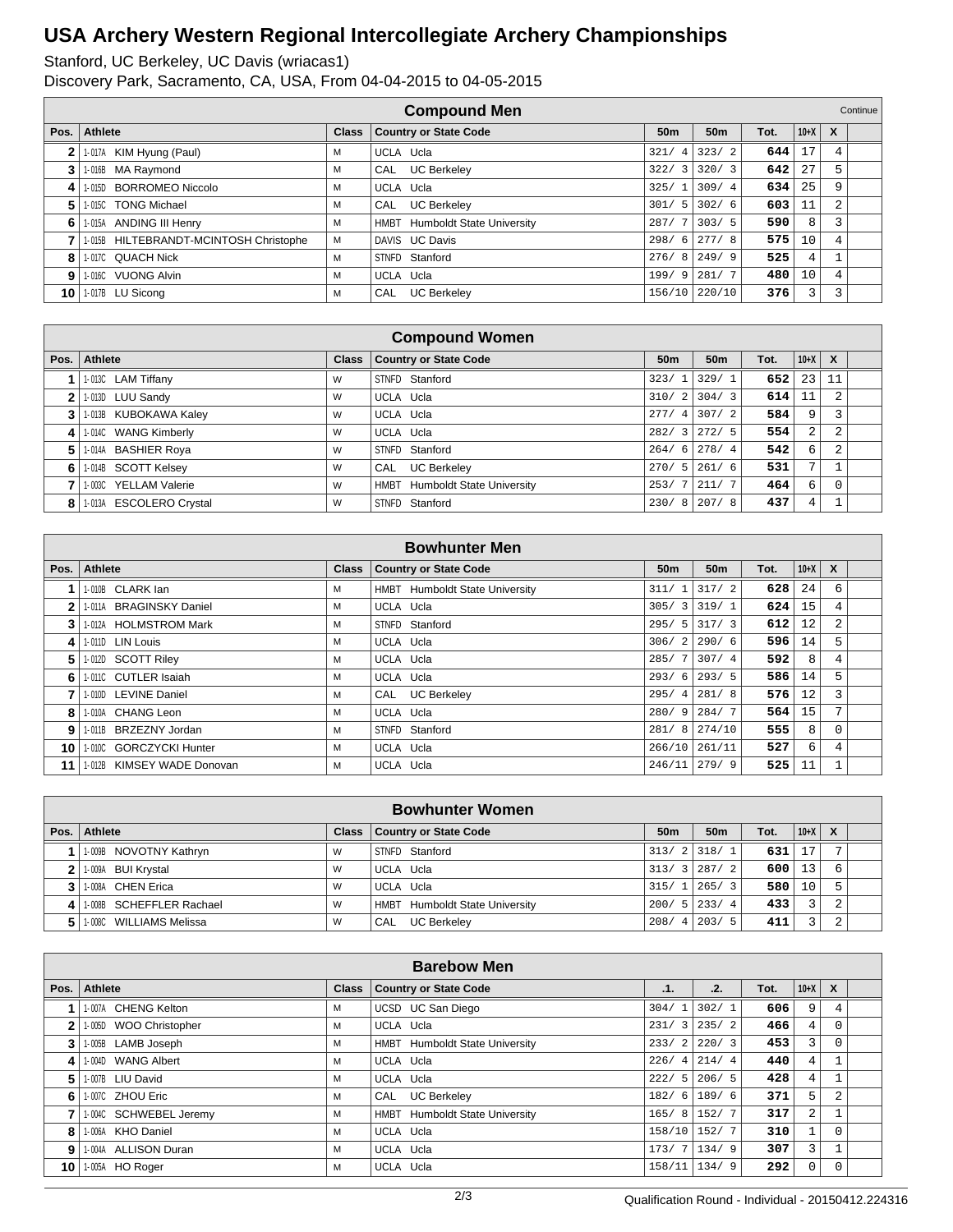Stanford, UC Berkeley, UC Davis (wriacas1)

Discovery Park, Sacramento, CA, USA, From 04-04-2015 to 04-05-2015

|      | <b>Barebow Men</b>            |   |                               |        |               |      |          | Continue |  |
|------|-------------------------------|---|-------------------------------|--------|---------------|------|----------|----------|--|
| Pos. | Athlete                       |   | Class   Country or State Code | .1.    | .2.           | Tot. | $10+X$   | X        |  |
|      | 11 1.0390 CACHO Roberto       | М | SNMA Sonoma State             |        | 120/12 119/11 | 239  | $\Omega$ | $\Omega$ |  |
|      | 12 1.006C WANG Edward         | М | STNFD Stanford                | 159/9  | 73/13         | 232  |          |          |  |
|      | 13 1.004B MOE Torbjoern Andre | М | CAL<br><b>UC Berkeley</b>     | 117/13 | 78/12         | 195  |          |          |  |
|      | 14   1-005C SERNA Ever        | М | <b>UC Merced</b><br>UCM       | 104/14 | 61/14         | 165  | $\Omega$ | $\Omega$ |  |
| 15 l | 1-009C MABANSAG Isiah         | М | UC Merced<br>UCM              | 30/15  | 6/16          | 36   |          | $\Omega$ |  |
| 16   | 1-025B CHEN Alexander         | М | <b>UC Merced</b><br>UCM       | 7/16   | 15/15         | 22   |          |          |  |

| <b>Barebow Women</b> |                          |              |                                          |              |                 |      |          |                           |  |  |  |  |
|----------------------|--------------------------|--------------|------------------------------------------|--------------|-----------------|------|----------|---------------------------|--|--|--|--|
| Pos.                 | Athlete                  | <b>Class</b> | <b>Country or State Code</b>             | .1.          | .2.             | Tot. | $10+X$   | $\boldsymbol{\mathsf{x}}$ |  |  |  |  |
|                      | 1-002B LARSON Megan      | W            | UCLA Ucla                                | 243/1        | 221/1           | 464  | 5        |                           |  |  |  |  |
| $\overline{2}$       | 1-001B CHILDRESS Sandra  | W            | UOFA The University of Arizona           |              | $193/2$   195/2 | 388  | 3        |                           |  |  |  |  |
| 3                    | 1-002A BUESCH Caitlyn    | W            | HMBT Humboldt State University           |              | $177/3$ 178/3   | 355  | 2        |                           |  |  |  |  |
| 4                    | 1-003B LEE Rebecca       | W            | UCLA Ucla                                | 120/4        | 126/4           | 246  | 2        |                           |  |  |  |  |
| 5                    | 1-003A JUNG Sophia       | W            | STNFD Stanford                           | - 6 I<br>99/ | 103/5           | 202  | 0        |                           |  |  |  |  |
| 6                    | 1-001C GARCIA Brenda     | W            | <b>Humboldt State University</b><br>HMBT | 114/5        | 76/<br>-6       | 190  |          |                           |  |  |  |  |
|                      | 1-001A BERNARD Alexandra | W            | STNFD Stanford                           | 96/          | 71/             | 167  | $\Omega$ |                           |  |  |  |  |
| 8                    | 1-022A HAY Sarah         | W            | STNFD Stanford                           | 20/<br>8     | 57/8            | 77   | $\Omega$ |                           |  |  |  |  |

|        | <b>Shoot Off &amp; Coin Toss Abbreviation</b> |    |           |  |  |  |  |  |  |  |
|--------|-----------------------------------------------|----|-----------|--|--|--|--|--|--|--|
| $\sim$ | Toss<br>Coin                                  | SO | Shoot Off |  |  |  |  |  |  |  |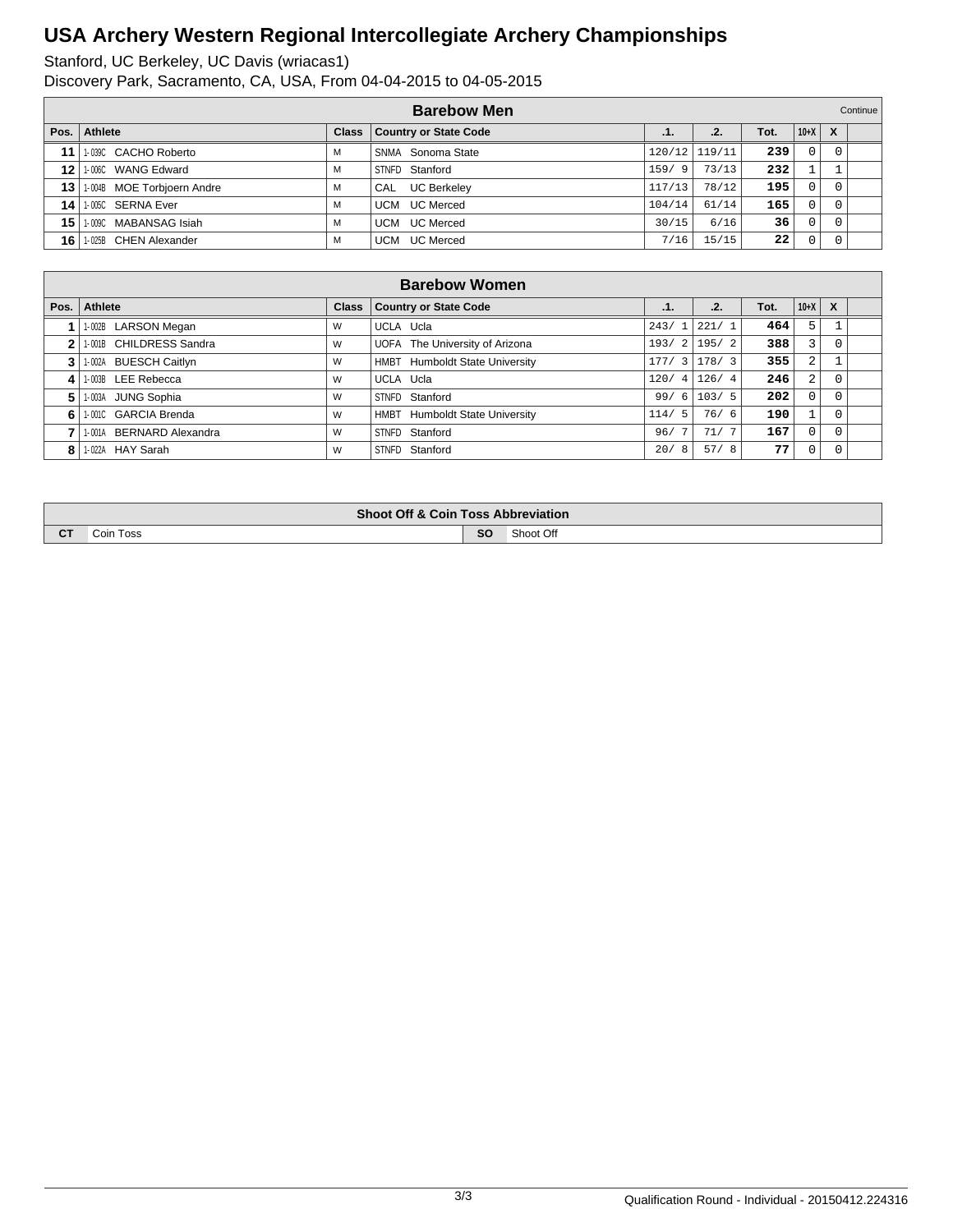|                | <b>Recurve Men</b>       |              |                                 |            |                |                     |                       |                              |              |  |  |  |
|----------------|--------------------------|--------------|---------------------------------|------------|----------------|---------------------|-----------------------|------------------------------|--------------|--|--|--|
| Pos.           | <b>Athlete</b>           |              | <b>Country or State Code</b>    | Qual.      | $1/16$         | 1/8                 |                       | Quarter Finals   Semi Finals | <b>Final</b> |  |  |  |
| 1              | <b>CUNNINGHAM Daniel</b> |              | SDSU San Diego State University | $596 - 01$ | $-Bye-$        | 6                   | 6                     | 6                            | $5*$         |  |  |  |
| $\overline{2}$ | <b>FURTNER Jason</b>     |              | HMBT Humboldt State University  | $500 - 07$ | 6              | $\overline{7}$      | 6                     | 6                            | 5            |  |  |  |
| 3              | <b>KIM Kevin</b>         | CAL          | <b>UC Berkeley</b>              | $530 - 05$ | 6              | 6                   | 6                     | $\mathbf 0$                  | $5*$         |  |  |  |
| 4              | <b>FANG Yanbin</b>       |              | DAVIS UC Davis                  | $522 - 06$ | 6              | 6                   | 6                     | $\overline{4}$               | 5            |  |  |  |
| 5              | <b>TONG Jason</b>        |              | UCSD UC San Diego               | $551 - 04$ | 6              | $\overline{7}$      | (0)<br>$\overline{4}$ |                              |              |  |  |  |
| 6              | <b>FRANCISCO Miguel</b>  |              | STNFD Stanford                  | $423 - 15$ | 7              | 6                   | (0)<br>$\mathbf 0$    |                              |              |  |  |  |
| 6              | <b>LUONG James</b>       |              | DAVIS UC Davis                  | $428 - 14$ | 6              | 6                   | (0)<br>$\mathbf 0$    |                              |              |  |  |  |
| 6              | <b>MEHTA Shalin</b>      | UCLA Ucla    |                                 | $474 - 08$ | 6              | 5                   | (0)<br>$\mathbf 0$    |                              |              |  |  |  |
| 9              | <b>CHANEY Kendrick</b>   | CAL          | <b>UC Berkeley</b>              | $374 - 17$ | 6              | $\mathbf 0$         |                       |                              |              |  |  |  |
| 9              | <b>CHENG Chris</b>       | UCLA Ucla    |                                 | $565 - 02$ | $-Bye-$        | $\overline{a}$      |                       |                              |              |  |  |  |
| 9              | FEI Brian                |              | STNFD Stanford                  | $557 - 03$ | $-Bye-$        | $\overline{4}$      |                       |                              |              |  |  |  |
| 9              | <b>INOUE Yuki</b>        |              | STNFD Stanford                  | $432 - 13$ | 6              | 3                   |                       |                              |              |  |  |  |
| 9              | QU Eric                  | UCLA Ucla    |                                 | $433 - 12$ | $\overline{7}$ | $\overline{a}$      |                       |                              |              |  |  |  |
| 9              | ROTMAN Jeremy            | UCLA Ucla    |                                 | $435 - 11$ | 6              | $\mathsf{O}\xspace$ |                       |                              |              |  |  |  |
| 9              | SARKAR Arjun             | UCLA Ucla    |                                 | $449 - 10$ | 6              | $\mathbf{1}$        |                       |                              |              |  |  |  |
| 9              | ZHU Tansen               |              | UCSD UC San Diego               | $471 - 09$ | 7              | 5                   |                       |                              |              |  |  |  |
| 17             | <b>CAM Christian</b>     | UCLA Ucla    |                                 | $362 - 19$ | 0              |                     |                       |                              |              |  |  |  |
| 17             | CHEN Chung-Jen           |              | STNFD Stanford                  | $402 - 16$ | $\Omega$       |                     |                       |                              |              |  |  |  |
| 17             | <b>COWLES Aaron</b>      | <b>UCM</b>   | <b>UC Merced</b>                | $358 - 20$ | 0              |                     |                       |                              |              |  |  |  |
| 17             | <b>HUANG Jackson</b>     | CAL          | <b>UC Berkeley</b>              | $195 - 27$ | 0              |                     |                       |                              |              |  |  |  |
| 17             | KIM Min Cheol            | <b>STNFD</b> | Stanford                        | $368 - 18$ | 1              |                     |                       |                              |              |  |  |  |
| 17             | <b>LEE Henry</b>         | UCLA Ucla    |                                 | $316 - 23$ | $\Omega$       |                     |                       |                              |              |  |  |  |
| 17             | <b>OON Edwin</b>         | UCLA Ucla    |                                 | $148 - 28$ | 0              |                     |                       |                              |              |  |  |  |
| 17             | PONGSIRI Chayakorn       |              | STNFD Stanford                  | $264 - 25$ | 0              |                     |                       |                              |              |  |  |  |
| 17             | <b>SAWASDEE Stock</b>    |              | STNFD Stanford                  | $295 - 24$ | $\mathbf{1}$   |                     |                       |                              |              |  |  |  |
| 17             | <b>SPERO Maxwell</b>     |              | STNFD Stanford                  | $228 - 26$ | 0              |                     |                       |                              |              |  |  |  |
| 17             | <b>SURES Jason</b>       |              | DAVIS UC Davis                  | $354 - 21$ | 3              |                     |                       |                              |              |  |  |  |
| 17             | <b>TRAN Johnathan</b>    |              | UCSD UC San Diego               | $331 - 22$ | $\overline{4}$ |                     |                       |                              |              |  |  |  |
| 17             | VO Christopher           |              | STNFD Stanford                  | $91 - 29$  | 0              |                     |                       |                              |              |  |  |  |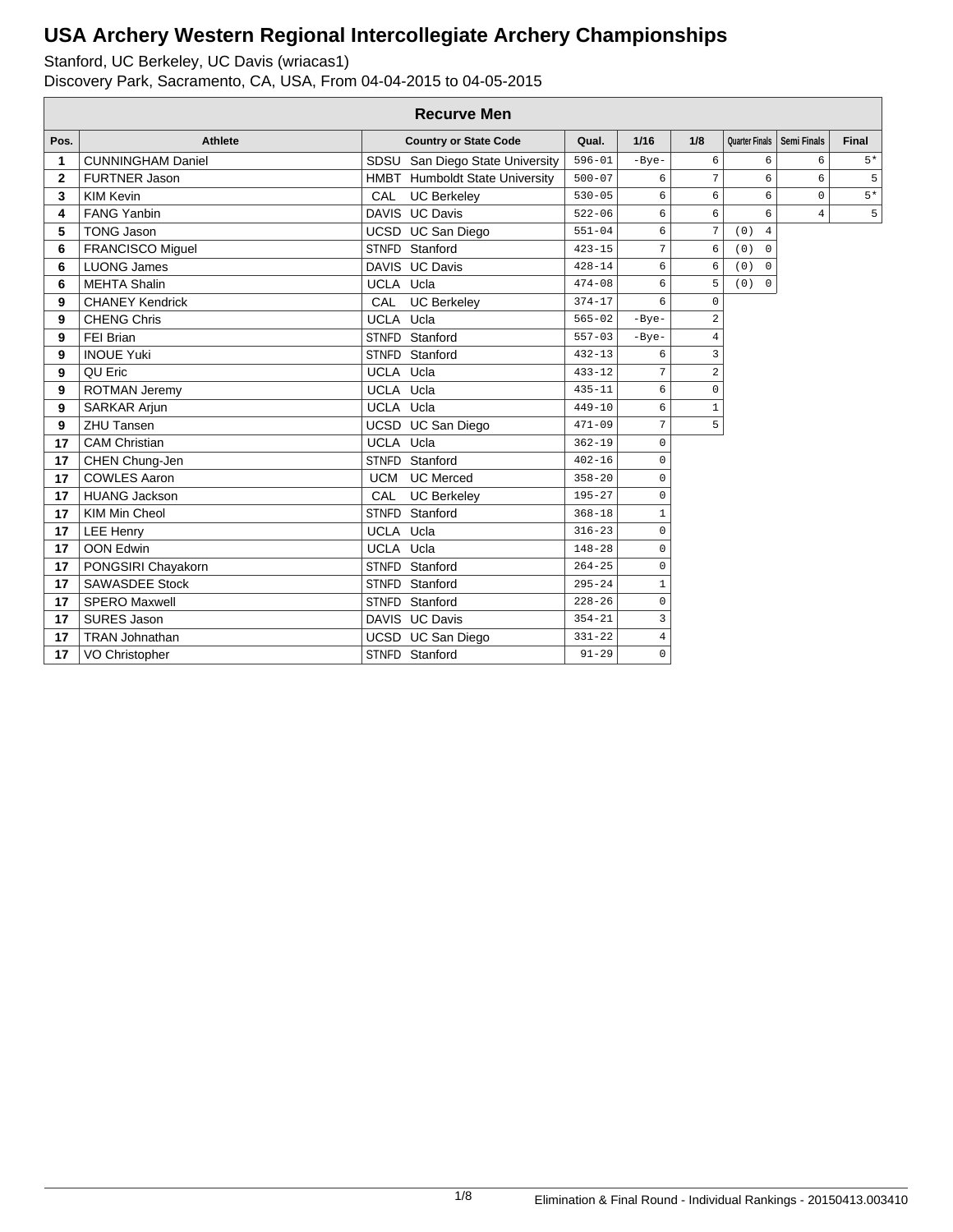|              | <b>Recurve Women</b>    |              |                                       |            |                |                |                    |                    |                |  |  |  |
|--------------|-------------------------|--------------|---------------------------------------|------------|----------------|----------------|--------------------|--------------------|----------------|--|--|--|
| Pos.         | <b>Athlete</b>          |              | <b>Country or State Code</b>          | Qual.      | $1/16$         | 1/8            | Quarter Finals     | <b>Semi Finals</b> | Final          |  |  |  |
|              | <b>STROUD Branduin</b>  | CAL          | <b>UC Berkeley</b>                    | $601 - 01$ | $-Bye-$        | 6              | 6                  | 7                  | 6              |  |  |  |
| $\mathbf{2}$ | <b>LEONG Sabrina</b>    | CAL          | <b>UC Berkeley</b>                    | $546 - 02$ | $-Bye-$        | 6              | 6                  | 6                  | $\mathfrak{D}$ |  |  |  |
| 3            | <b>CARGILL Samantha</b> | CAL          | <b>UC Berkeley</b>                    | $422 - 06$ | $-Bye-$        | 6              | 6                  | $\overline{a}$     | 6              |  |  |  |
| 4            | <b>ERICKSON Shanna</b>  | <b>UCM</b>   | <b>UC Merced</b>                      | $491 - 04$ | $-Bye-$        | 6              | 6                  | $\mathbf{1}$       | $\overline{4}$ |  |  |  |
| 5            | <b>ZHU Alina</b>        | <b>UCSD</b>  | <b>UC San Diego</b>                   | $498 - 03$ | $-Bye-$        | 6              | (0)<br>2           |                    |                |  |  |  |
| 6            | <b>HARRIETT Caitlin</b> | CAL          | <b>UC Berkeley</b>                    | $388 - 08$ | $-Bye-$        | 6              | (0)<br>$\mathbf 0$ |                    |                |  |  |  |
| 6            | <b>LEE Kristin</b>      | <b>STNFD</b> | Stanford                              | $425 - 05$ | $-Bye-$        | 6              | (0) 0              |                    |                |  |  |  |
| 6            | LUKIANCHIKOV Anastasia  | UCLA Ucla    |                                       | $400 - 07$ | $-Bye-$        | 6              | (0) 0              |                    |                |  |  |  |
| 9            | <b>ANDERSON Autumn</b>  |              | <b>HMBT</b> Humboldt State University | $243 - 16$ | 6              | 0              |                    |                    |                |  |  |  |
| 9            | <b>CHIANG Sarah</b>     | UCLA Ucla    |                                       | $380 - 09$ | $-Bye-$        | $\overline{a}$ |                    |                    |                |  |  |  |
| 9            | <b>COWHERD Holly</b>    | UCLA Ucla    |                                       | $314 - 12$ | 6              | 0              |                    |                    |                |  |  |  |
| 9            | <b>KIM Katherine</b>    |              | DAVIS UC Davis                        | $375 - 10$ | $-Bye-$        | $\overline{a}$ |                    |                    |                |  |  |  |
| 9            | <b>KITICE Nidia</b>     |              | UOFA The University of Arizona        | $314 - 11$ | $-Bye-$        | $\overline{a}$ |                    |                    |                |  |  |  |
| 9            | LAM Angela              | UCLA Ucla    |                                       | $301 - 13$ | 6              | 0              |                    |                    |                |  |  |  |
| 9            | <b>WALKER Tabitha</b>   | <b>STNFD</b> | Stanford                              | $281 - 14$ | 6              | 0              |                    |                    |                |  |  |  |
| 9            | <b>YUNUS Sameen</b>     | CAL          | <b>UC Berkeley</b>                    | $254 - 15$ | 6              | $\mathsf 0$    |                    |                    |                |  |  |  |
| 17           | <b>ALTEN Ai-Linh</b>    | <b>UCM</b>   | <b>UC Merced</b>                      | $180 - 19$ | 0              |                |                    |                    |                |  |  |  |
| 17           | CORANADO Sabina         | HMBT         | <b>Humboldt State University</b>      | $112 - 20$ | $\overline{4}$ |                |                    |                    |                |  |  |  |
| 17           | <b>JOO Yunichel</b>     |              | UCSD UC San Diego                     | $235 - 17$ | $\overline{4}$ |                |                    |                    |                |  |  |  |
| 17           | <b>MOWRY Tatiana</b>    | <b>STNFD</b> | Stanford                              | $194 - 18$ | $\overline{4}$ |                |                    |                    |                |  |  |  |
| 17           | SAAVADRA Mayra          | <b>UCM</b>   | <b>UC Merced</b>                      | $44 - 21$  | 0              |                |                    |                    |                |  |  |  |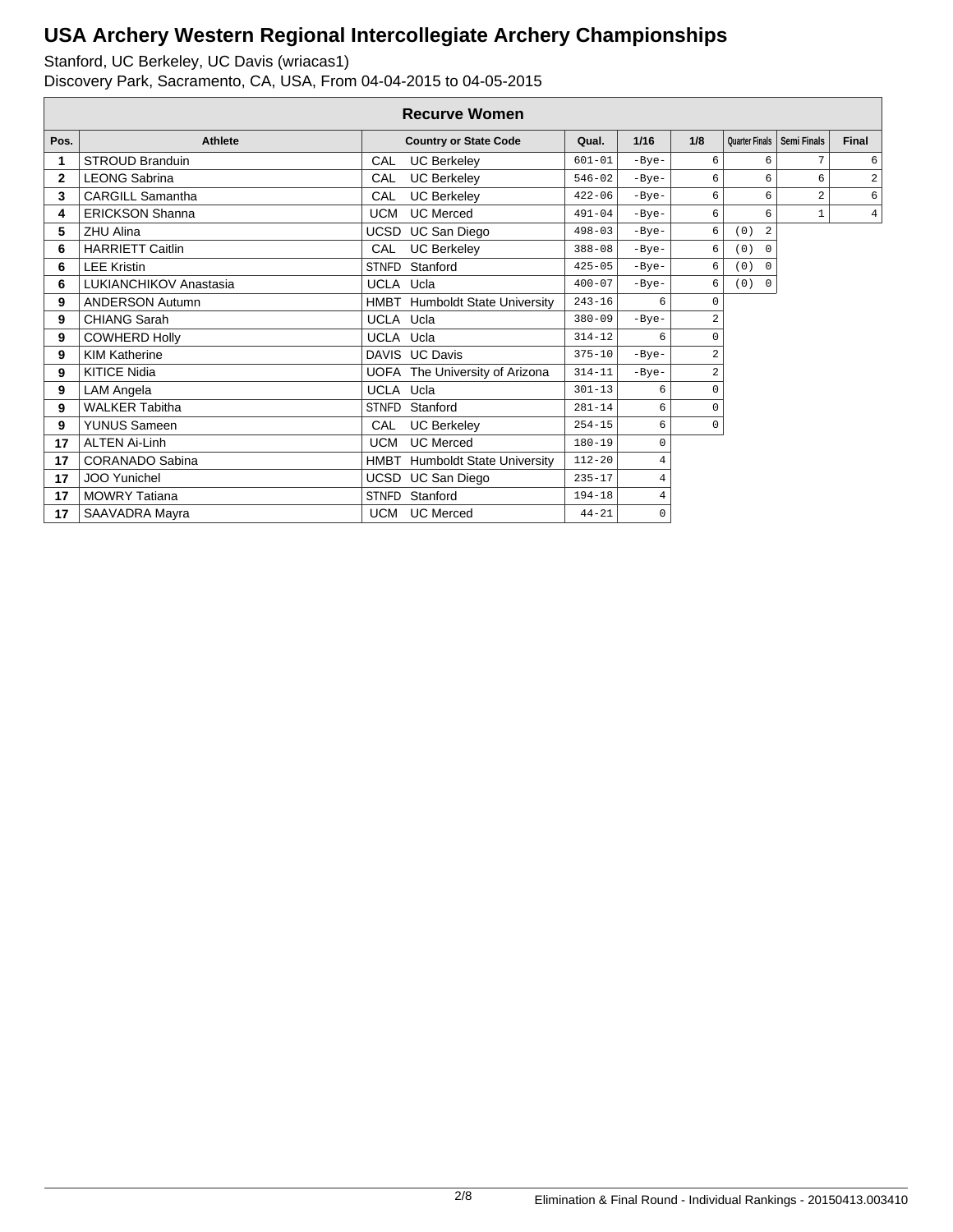|              | <b>Compound Men</b>             |           |                                       |            |         |                |             |              |  |  |  |
|--------------|---------------------------------|-----------|---------------------------------------|------------|---------|----------------|-------------|--------------|--|--|--|
| Pos.         | <b>Athlete</b>                  |           | <b>Country or State Code</b>          | Qual.      | 1/8     | Quarter Finals | Semi Finals | <b>Final</b> |  |  |  |
|              | KIM Hyung (Paul)                | UCLA Ucla |                                       | $644 - 02$ | $-Bye-$ | 140            | 135         | 137          |  |  |  |
| $\mathbf{2}$ | <b>BOSLEY Alexander</b>         | SUU       | Southern Utah University              | $659 - 01$ | $-Bye-$ | 136            | 136         | 132          |  |  |  |
| 3            | MA Raymond                      | CAL       | <b>UC Berkeley</b>                    | $642 - 03$ | $-Bye-$ | 137            | 135         | 140          |  |  |  |
| 4            | <b>BORROMEO Niccolo</b>         | UCLA Ucla |                                       | $634 - 04$ | $-Bye-$ | 129            | 134         | 123          |  |  |  |
| 5            | <b>VUONG Alvin</b>              | UCLA Ucla |                                       | $480 - 09$ | 132     | 129            |             |              |  |  |  |
| 6            | <b>ANDING III Henry</b>         |           | <b>HMBT</b> Humboldt State University | $590 - 06$ | $-Bye-$ | 125            |             |              |  |  |  |
|              | <b>TONG Michael</b>             | CAL       | <b>UC Berkeley</b>                    | $603 - 05$ | $-Bye-$ | 123            |             |              |  |  |  |
| 8            | HILTEBRANDT-MCINTOSH Christophe |           | DAVIS UC Davis                        | $575 - 07$ | 116     | 113            |             |              |  |  |  |
| 9            | LU Sicong                       |           | CAL UC Berkeley                       | $376 - 10$ | 74      |                |             |              |  |  |  |
| 9            | <b>QUACH Nick</b>               |           | STNFD Stanford                        | $525 - 08$ | 117     |                |             |              |  |  |  |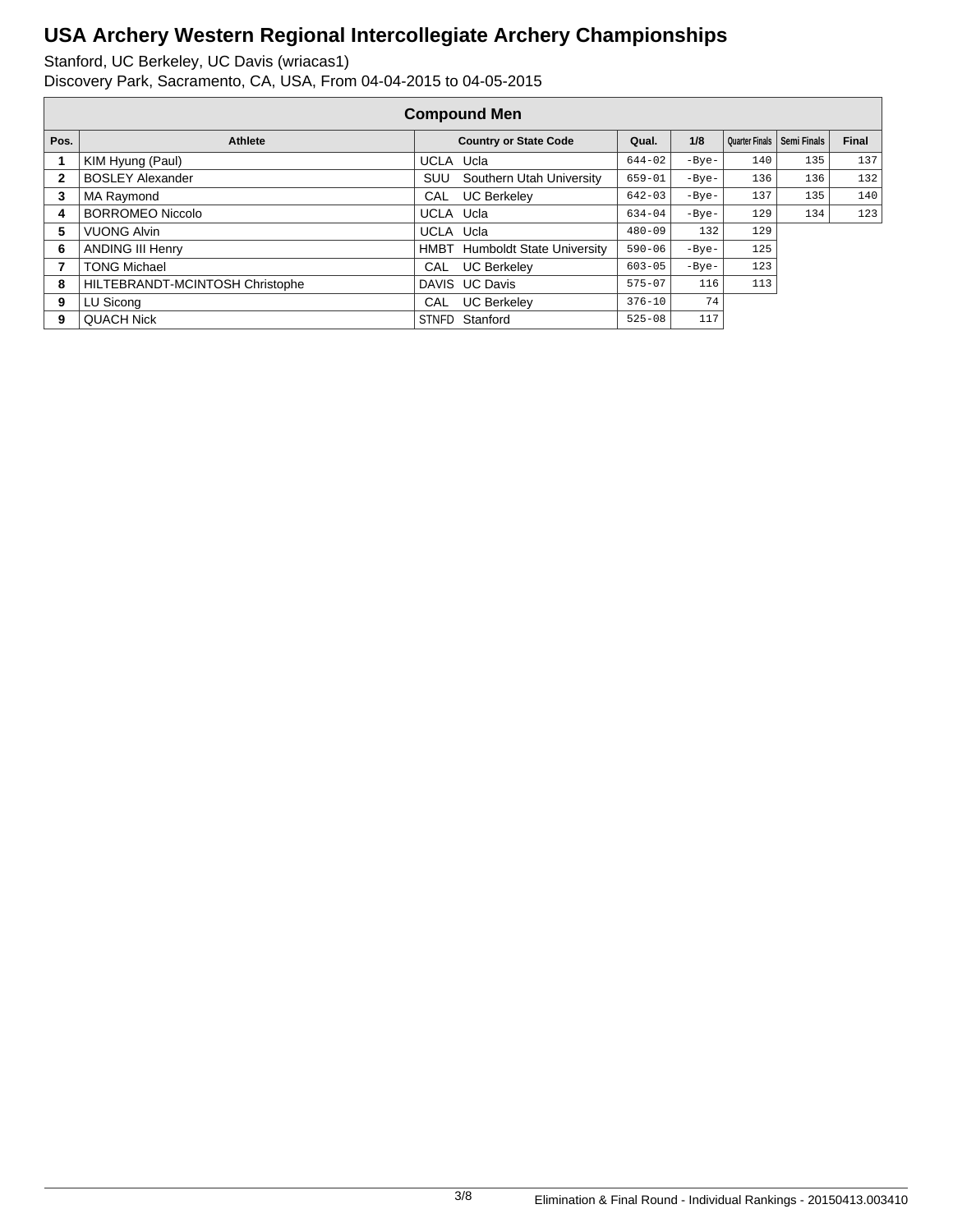|      | <b>Compound Women</b>   |           |                                       |            |     |                              |       |  |  |  |
|------|-------------------------|-----------|---------------------------------------|------------|-----|------------------------------|-------|--|--|--|
| Pos. | <b>Athlete</b>          |           | <b>Country or State Code</b>          | Qual.      |     | Quarter Finals   Semi Finals | Final |  |  |  |
|      | <b>LAM Tiffany</b>      |           | STNFD Stanford                        | $652 - 01$ | 133 | 137                          | 128   |  |  |  |
| 2    | KUBOKAWA Kaley          | UCLA Ucla |                                       | $584 - 03$ | 126 | 133                          | 125   |  |  |  |
| 3    | LUU Sandy               | UCLA Ucla |                                       | $614 - 02$ | 134 | 126                          | 124   |  |  |  |
| 4    | <b>WANG Kimberly</b>    | UCLA Ucla |                                       | $554 - 04$ | 125 | 116                          | 123   |  |  |  |
| 5    | <b>BASHIER Roya</b>     |           | STNFD Stanford                        | $542 - 05$ | 116 |                              |       |  |  |  |
| 6    | <b>YELLAM Valerie</b>   |           | <b>HMBT</b> Humboldt State University | $464 - 07$ | 113 |                              |       |  |  |  |
|      | <b>ESCOLERO Crystal</b> |           | STNFD Stanford                        | $437 - 08$ | 107 |                              |       |  |  |  |
| 8    | <b>SCOTT Kelsey</b>     | CAL       | <b>UC Berkeley</b>                    | $531 - 06$ | 88  |                              |       |  |  |  |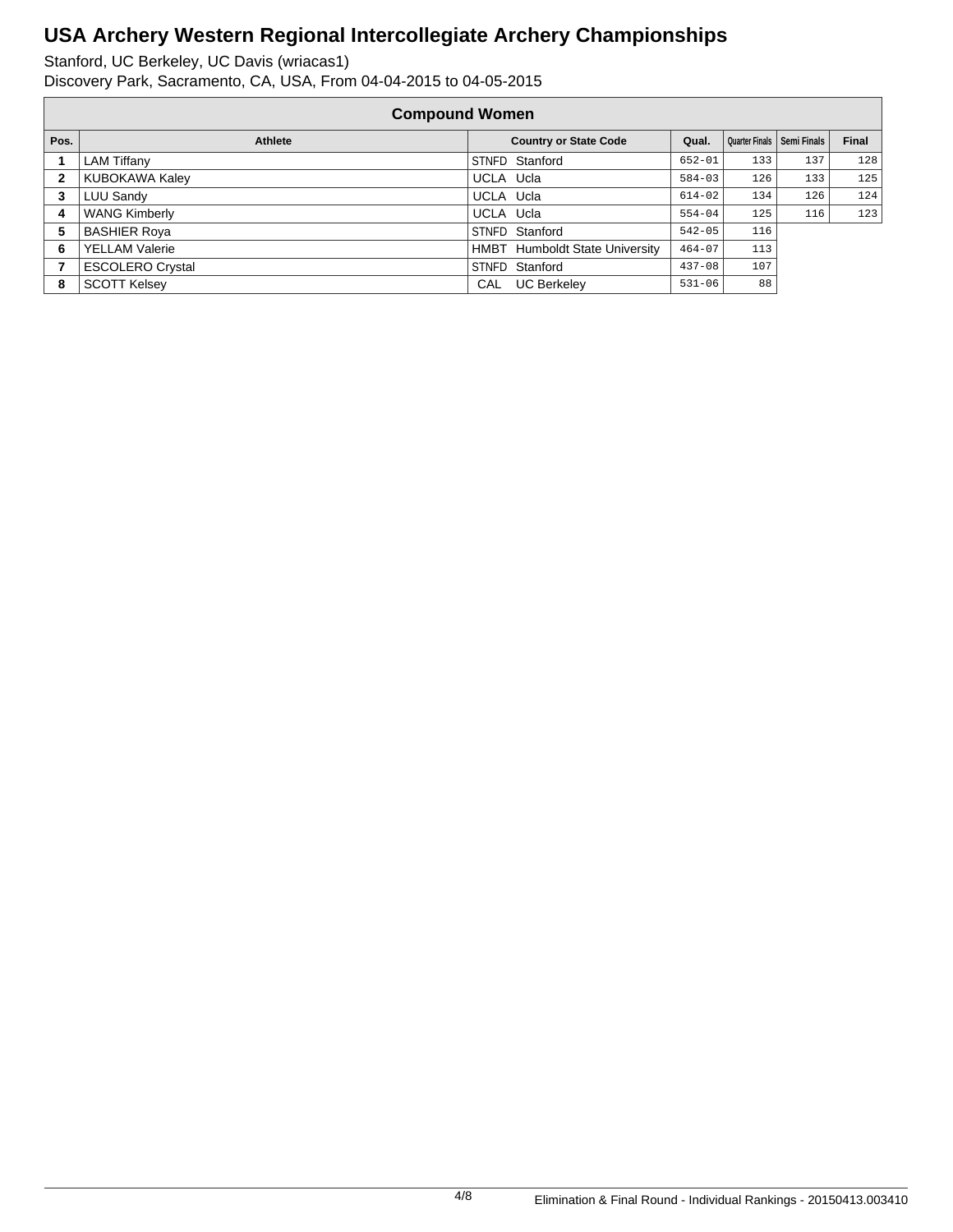|              | <b>Bowhunter Men</b>    |           |                                |            |         |                       |             |              |  |  |  |
|--------------|-------------------------|-----------|--------------------------------|------------|---------|-----------------------|-------------|--------------|--|--|--|
| Pos.         | <b>Athlete</b>          |           | <b>Country or State Code</b>   | Qual.      | 1/8     | <b>Quarter Finals</b> | Semi Finals | <b>Final</b> |  |  |  |
|              | <b>HOLMSTROM Mark</b>   |           | STNFD Stanford                 | $612 - 03$ | $-Bye-$ | 128                   | 131         | 135          |  |  |  |
| $\mathbf{2}$ | CLARK lan               |           | HMBT Humboldt State University | $628 - 01$ | $-Bye-$ | 137                   | 132         | 128          |  |  |  |
| 3            | <b>SCOTT Riley</b>      | UCLA Ucla |                                | $592 - 05$ | $-Bye-$ | 132                   | 131         | 121          |  |  |  |
| 4            | <b>BRAGINSKY Daniel</b> | UCLA Ucla |                                | $624 - 02$ | $-Bye-$ | 129                   | 119         | 119          |  |  |  |
| 5            | LIN Louis               | UCLA Ucla |                                | $596 - 04$ | $-Bye-$ | 130                   |             |              |  |  |  |
| 6            | KIMSEY WADE Donovan     | UCLA Ucla |                                | $525 - 11$ | 128     | 125                   |             |              |  |  |  |
| 7            | CHANG Leon              | UCLA Ucla |                                | $564 - 08$ | 123     | 121                   |             |              |  |  |  |
| 8            | <b>GORCZYCKI Hunter</b> | UCLA Ucla |                                | $527 - 10$ | 113     | 104                   |             |              |  |  |  |
| 9            | BRZEZNY Jordan          |           | STNFD Stanford                 | $555 - 09$ | 113     |                       |             |              |  |  |  |
| 9            | <b>CUTLER Isaiah</b>    | UCLA Ucla |                                | $586 - 06$ | 122     |                       |             |              |  |  |  |
| 9            | <b>LEVINE Daniel</b>    | CAL       | <b>UC Berkeley</b>             | $576 - 07$ | 108     |                       |             |              |  |  |  |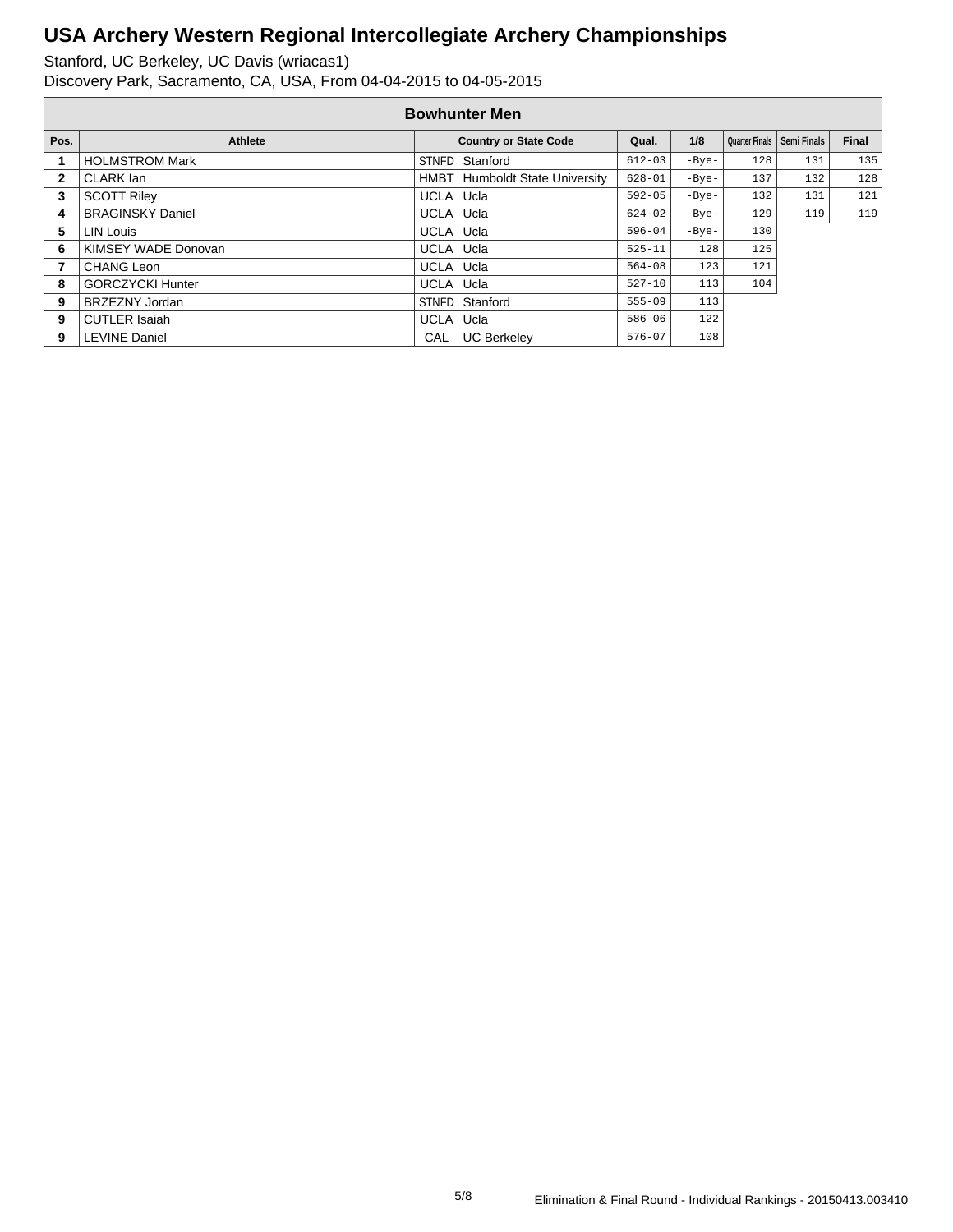|      | <b>Bowhunter Women</b>  |                                          |            |         |                              |              |  |  |  |  |  |
|------|-------------------------|------------------------------------------|------------|---------|------------------------------|--------------|--|--|--|--|--|
| Pos. | Athlete                 | <b>Country or State Code</b>             | Qual.      |         | Quarter Finals   Semi Finals | <b>Final</b> |  |  |  |  |  |
|      | NOVOTNY Kathryn         | STNFD Stanford                           | $631 - 01$ | $-Bye-$ | 138                          | 136          |  |  |  |  |  |
|      | <b>BUI Krystal</b>      | UCLA Ucla                                | $600 - 02$ | $-Bve-$ | 128                          | 127          |  |  |  |  |  |
|      | <b>CHEN Erica</b>       | UCLA Ucla                                | $580 - 03$ | $-Bve-$ | 125                          | 132          |  |  |  |  |  |
|      | <b>WILLIAMS Melissa</b> | <b>UC Berkelev</b><br>CAL                | $411 - 05$ | 117     | 96                           | 103          |  |  |  |  |  |
|      | SCHEFFLER Rachael       | <b>Humboldt State University</b><br>HMBT | $433 - 04$ | 84      |                              |              |  |  |  |  |  |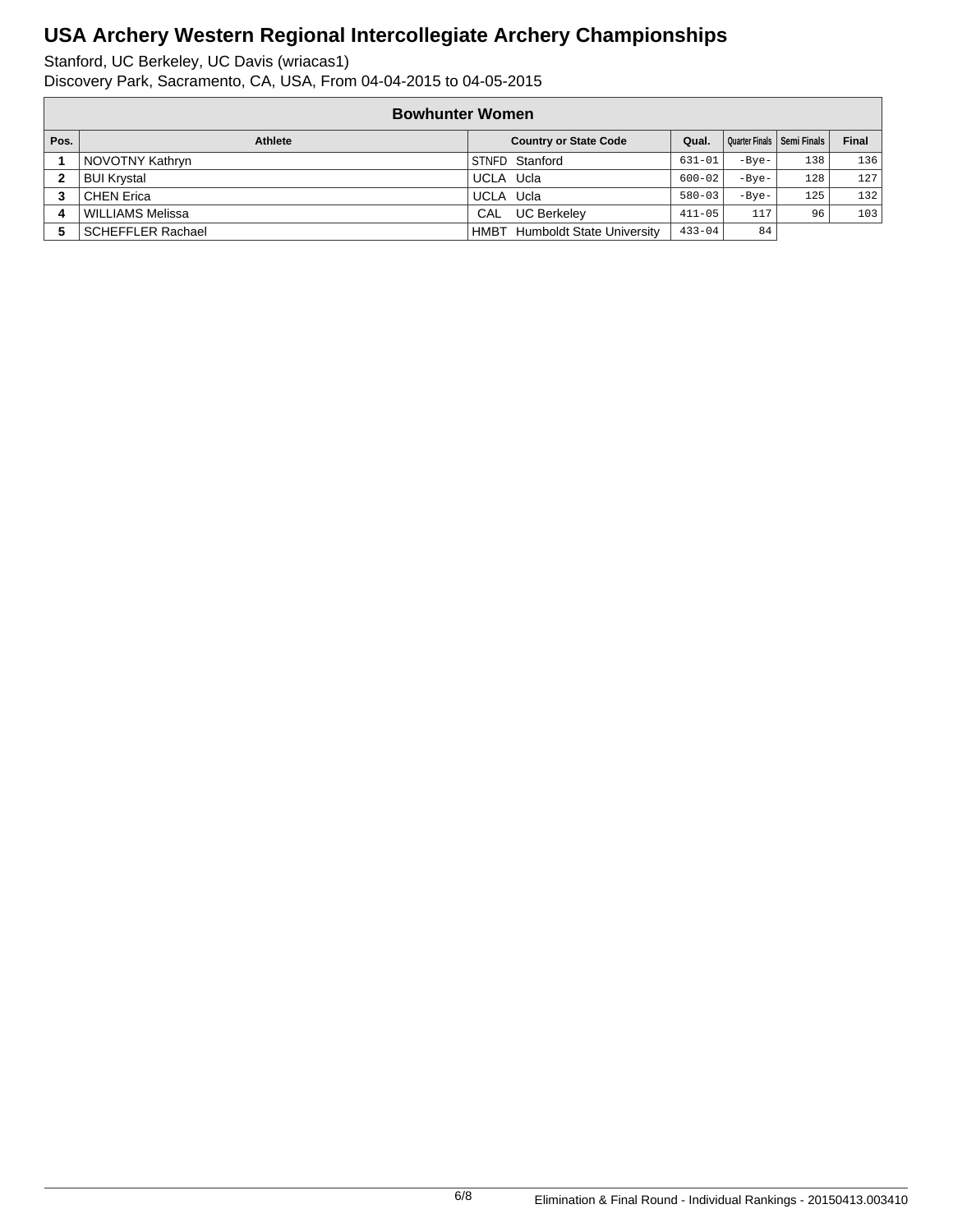|              | <b>Barebow Men</b>         |              |                                       |            |                |                       |                    |              |  |  |  |  |
|--------------|----------------------------|--------------|---------------------------------------|------------|----------------|-----------------------|--------------------|--------------|--|--|--|--|
| Pos.         | <b>Athlete</b>             |              | <b>Country or State Code</b>          | Qual.      | 1/8            | <b>Quarter Finals</b> | <b>Semi Finals</b> | <b>Final</b> |  |  |  |  |
|              | <b>CHENG Kelton</b>        |              | UCSD UC San Diego                     | $606 - 01$ | 6              | 6                     | 6                  | 6            |  |  |  |  |
| $\mathbf{2}$ | <b>WOO Christopher</b>     | UCLA Ucla    |                                       | $466 - 02$ | 6              | 6                     | 6                  | $\mathbf 0$  |  |  |  |  |
| 3            | <b>ZHOU Eric</b>           | CAL          | <b>UC Berkeley</b>                    | $371 - 06$ | 6              | 6                     | 2                  | 6            |  |  |  |  |
| 4            | <b>WANG Albert</b>         | UCLA Ucla    |                                       | $440 - 04$ | 6              | 6                     | 0                  | $\mathbf 0$  |  |  |  |  |
| 5            | <b>HO Roger</b>            | UCLA Ucla    |                                       | $292 - 10$ | 6              | 2                     |                    |              |  |  |  |  |
| 5            | LAMB Joseph                |              | <b>HMBT</b> Humboldt State University | $453 - 03$ | 6              | 2                     |                    |              |  |  |  |  |
| 5            | LIU David                  | UCLA Ucla    |                                       | $428 - 05$ | 6              | 2                     |                    |              |  |  |  |  |
| 8            | <b>KHO Daniel</b>          | UCLA Ucla    |                                       | $310 - 08$ | 6              | 0                     |                    |              |  |  |  |  |
| 9            | <b>ALLISON Duran</b>       | UCLA Ucla    |                                       | $307 - 09$ | $\overline{a}$ |                       |                    |              |  |  |  |  |
| 9            | <b>CACHO Roberto</b>       |              | SNMA Sonoma State                     | $239 - 11$ | 0              |                       |                    |              |  |  |  |  |
| 9            | <b>CHEN Alexander</b>      | UCM          | <b>UC Merced</b>                      | $22 - 16$  | 0              |                       |                    |              |  |  |  |  |
| 9            | <b>MABANSAG Isiah</b>      | UCM          | <b>UC</b> Merced                      | $36 - 15$  | 0              |                       |                    |              |  |  |  |  |
| 9            | <b>MOE Torbjoern Andre</b> | CAL          | <b>UC Berkeley</b>                    | $195 - 13$ | 0              |                       |                    |              |  |  |  |  |
| 9            | <b>SCHWEBEL Jeremy</b>     | HMBT         | <b>Humboldt State University</b>      | $317 - 07$ | 4              |                       |                    |              |  |  |  |  |
| 9            | <b>SERNA Ever</b>          | UCM          | <b>UC</b> Merced                      | $165 - 14$ | 0              |                       |                    |              |  |  |  |  |
| 9            | <b>WANG Edward</b>         | <b>STNFD</b> | Stanford                              | $232 - 12$ | $\overline{4}$ |                       |                    |              |  |  |  |  |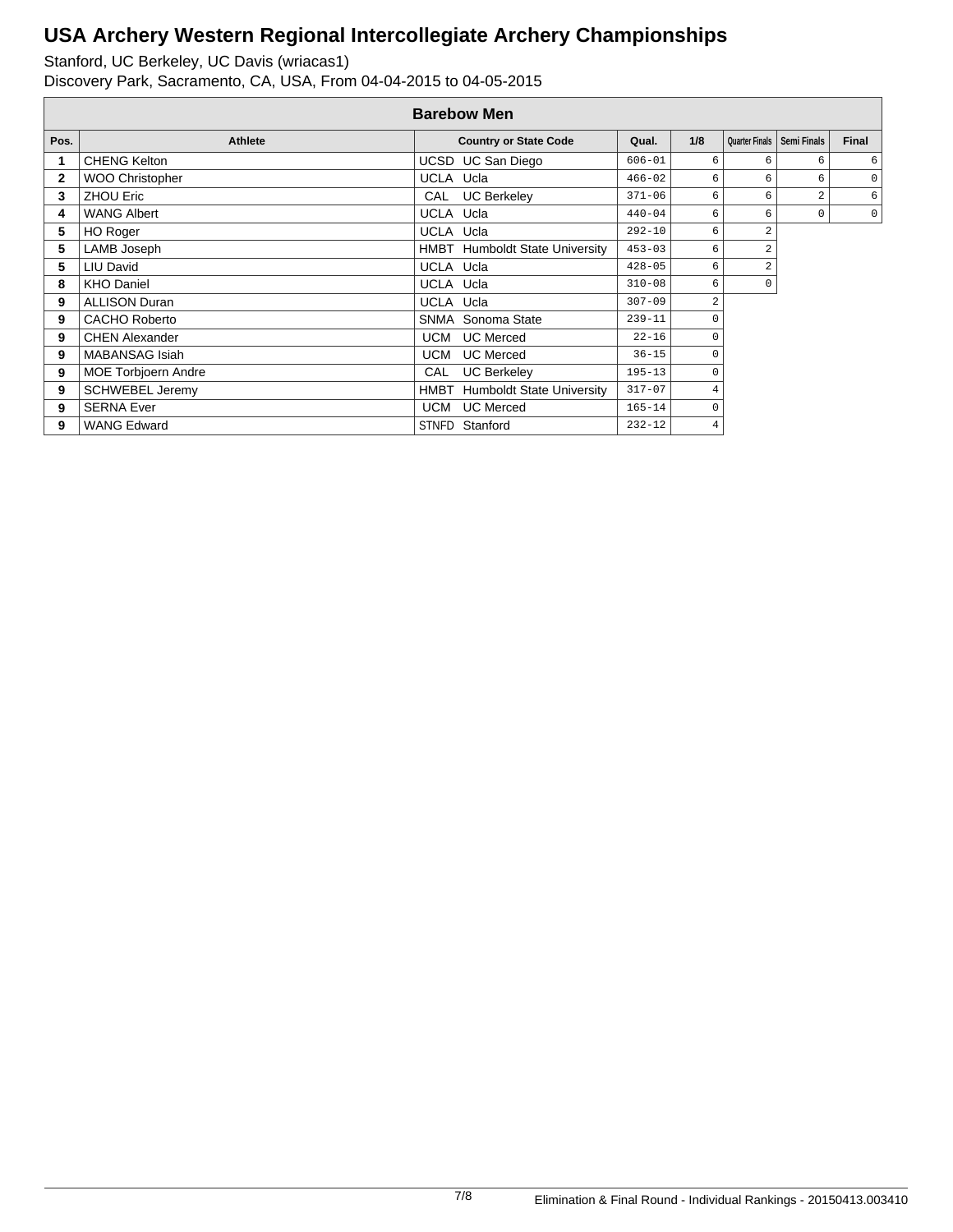|      | <b>Barebow Women</b>     |                                |            |                              |   |       |  |  |  |  |
|------|--------------------------|--------------------------------|------------|------------------------------|---|-------|--|--|--|--|
| Pos. | Athlete                  | <b>Country or State Code</b>   | Qual.      | Quarter Finals   Semi Finals |   | Final |  |  |  |  |
|      | <b>BUESCH Caitlyn</b>    | HMBT Humboldt State University | $355 - 03$ | 6                            | 6 | 6     |  |  |  |  |
| 2    | <b>LARSON Megan</b>      | UCLA Ucla                      | $464 - 01$ | 6                            | 6 | 4     |  |  |  |  |
| 3    | <b>CHILDRESS Sandra</b>  | UOFA The University of Arizona | $388 - 02$ |                              |   | 6     |  |  |  |  |
| 4    | LEE Rebecca              | UCLA Ucla                      | $246 - 04$ |                              |   | 2     |  |  |  |  |
| 5    | <b>GARCIA Brenda</b>     | HMBT Humboldt State University | $190 - 06$ | 4                            |   |       |  |  |  |  |
| 6    | <b>JUNG Sophia</b>       | STNFD Stanford                 | $202 - 05$ |                              |   |       |  |  |  |  |
|      | <b>BERNARD Alexandra</b> | STNFD Stanford                 | $167 - 07$ |                              |   |       |  |  |  |  |
|      | <b>HAY Sarah</b>         | STNFD Stanford                 | $77 - 08$  |                              |   |       |  |  |  |  |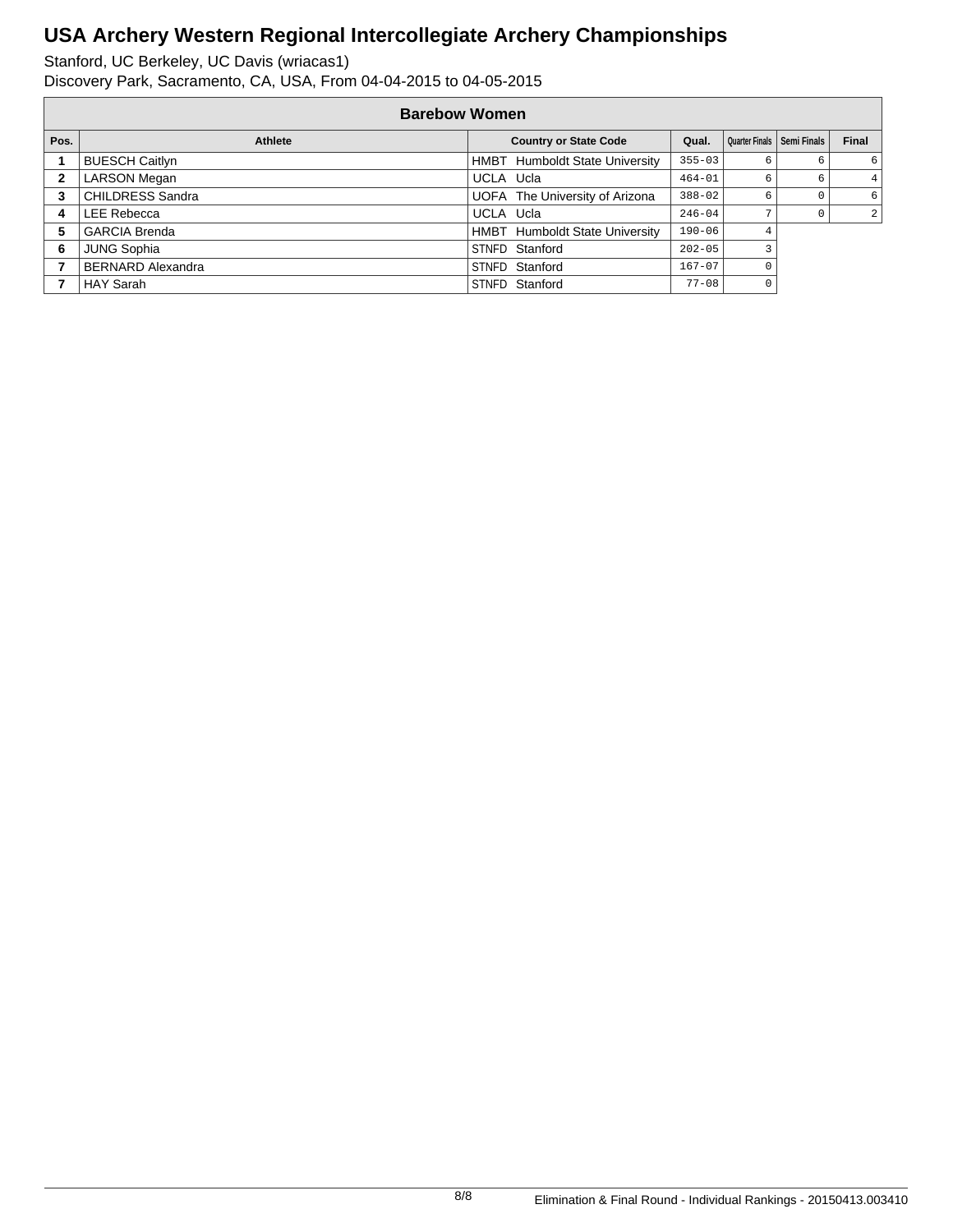|              | <b>Recurve Men Team</b>      |                         |            |         |                              |        |  |  |  |  |
|--------------|------------------------------|-------------------------|------------|---------|------------------------------|--------|--|--|--|--|
| Pos.         | <b>Country or State Code</b> |                         | Qual.      |         | Quarter Finals   Semi Finals | Final  |  |  |  |  |
|              |                              | <b>MEHTA Shalin</b>     |            |         |                              |        |  |  |  |  |
| 1            | UCLA Ucla                    | <b>SARKAR Arjun</b>     | $1,358-02$ | $-Bye-$ | 6                            | 5      |  |  |  |  |
|              |                              | <b>ROTMAN Jeremy</b>    |            |         |                              |        |  |  |  |  |
| $\mathbf{2}$ |                              | <b>KIM Kevin</b>        |            | 6       |                              |        |  |  |  |  |
|              | <b>UC Berkeley</b><br>CAL    | <b>CHANEY Kendrick</b>  | $1,099-05$ |         |                              |        |  |  |  |  |
|              |                              | <b>HUANG Jackson</b>    |            |         |                              |        |  |  |  |  |
|              | STNFD Stanford               | FEI Brian               | $1,412-01$ | $-Bye-$ |                              |        |  |  |  |  |
| 3            |                              | <b>INOUE Yuki</b>       |            |         | $\overline{4}$               | 5 T.23 |  |  |  |  |
|              |                              | <b>FRANCISCO Miquel</b> |            |         |                              |        |  |  |  |  |
|              |                              | TONG Jason              |            |         |                              |        |  |  |  |  |
| 4            | UCSD UC San Diego            | <b>ZHU Tansen</b>       | $1,353-03$ | $-Bye-$ | $\mathbf 0$                  | 4 T.17 |  |  |  |  |
|              |                              | <b>TRAN Johnathan</b>   |            |         |                              |        |  |  |  |  |
|              |                              | <b>FANG Yanbin</b>      |            |         |                              |        |  |  |  |  |
| 5            | DAVIS UC Davis               | <b>LUONG James</b>      | $1,304-04$ | (0) 0   |                              |        |  |  |  |  |
|              |                              | SURES Jason             |            |         |                              |        |  |  |  |  |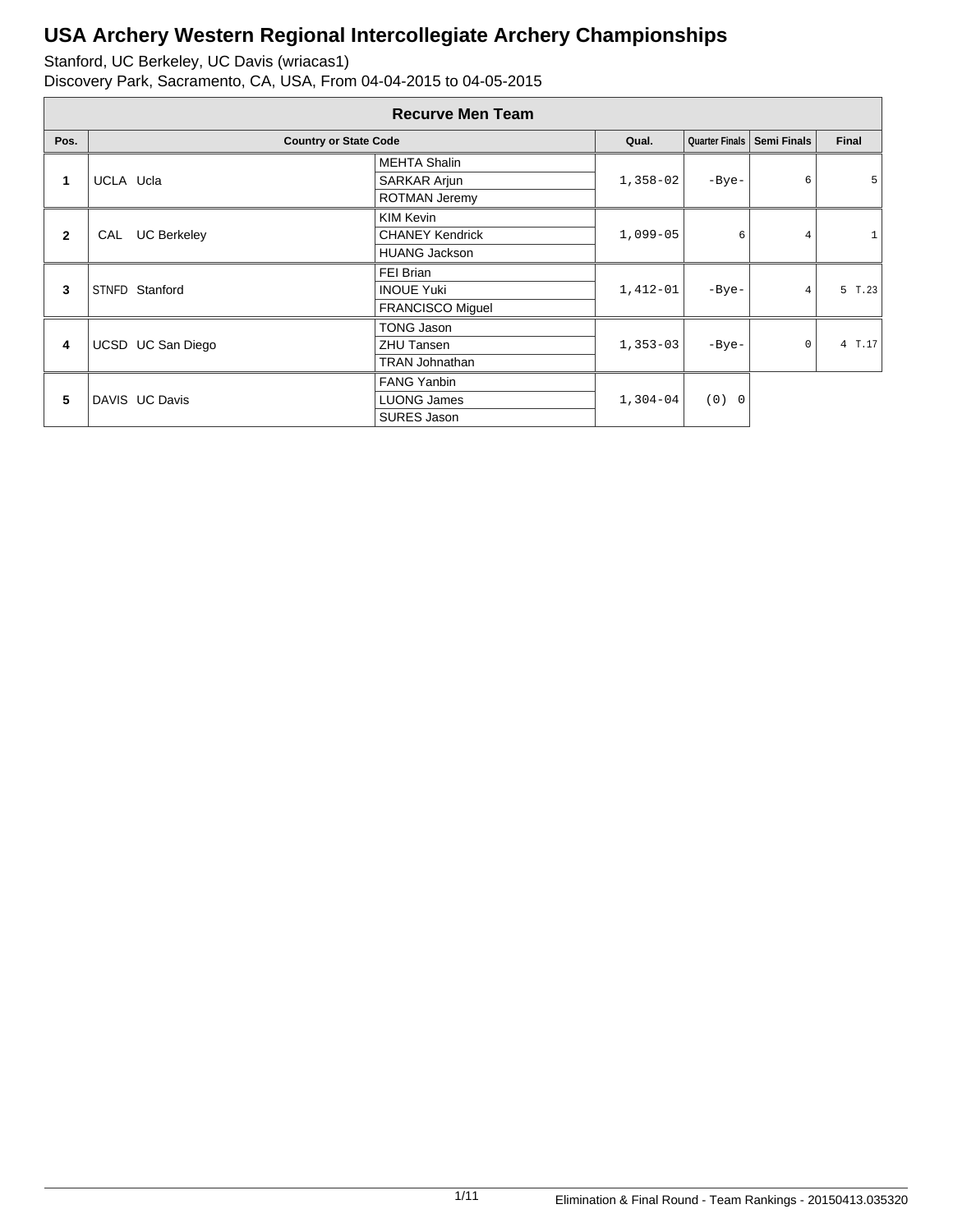|              | <b>Recurve Women Team</b>    |                         |            |                    |                |  |  |  |  |  |
|--------------|------------------------------|-------------------------|------------|--------------------|----------------|--|--|--|--|--|
| Pos.         | <b>Country or State Code</b> |                         | Qual.      | <b>Semi Finals</b> | Final          |  |  |  |  |  |
| 1            |                              | <b>STROUD Branduin</b>  |            |                    |                |  |  |  |  |  |
|              | <b>UC Berkeley</b><br>CAL    | <b>LEONG Sabrina</b>    | $1,569-01$ | 6                  | 6              |  |  |  |  |  |
|              |                              | <b>CARGILL Samantha</b> |            |                    |                |  |  |  |  |  |
|              |                              | LUKIANCHIKOV Anastasia  | $1,094-02$ | 6                  |                |  |  |  |  |  |
| $\mathbf{2}$ | UCLA Ucla                    | <b>CHIANG Sarah</b>     |            |                    | 0              |  |  |  |  |  |
|              |                              | <b>COWHERD Holly</b>    |            |                    |                |  |  |  |  |  |
|              |                              | <b>LEE Kristin</b>      |            |                    |                |  |  |  |  |  |
| 3            | STNFD Stanford               | <b>WALKER Tabitha</b>   | $900 - 03$ | 0                  | 6              |  |  |  |  |  |
|              |                              | <b>MOWRY Tatiana</b>    |            |                    |                |  |  |  |  |  |
|              |                              | <b>ERICKSON Shanna</b>  |            |                    |                |  |  |  |  |  |
| 4            | <b>UC Merced</b><br>UCM      | <b>ALTEN Ai-Linh</b>    | $715 - 04$ | 0                  | $\overline{a}$ |  |  |  |  |  |
|              |                              | SAAVADRA Mayra          |            |                    |                |  |  |  |  |  |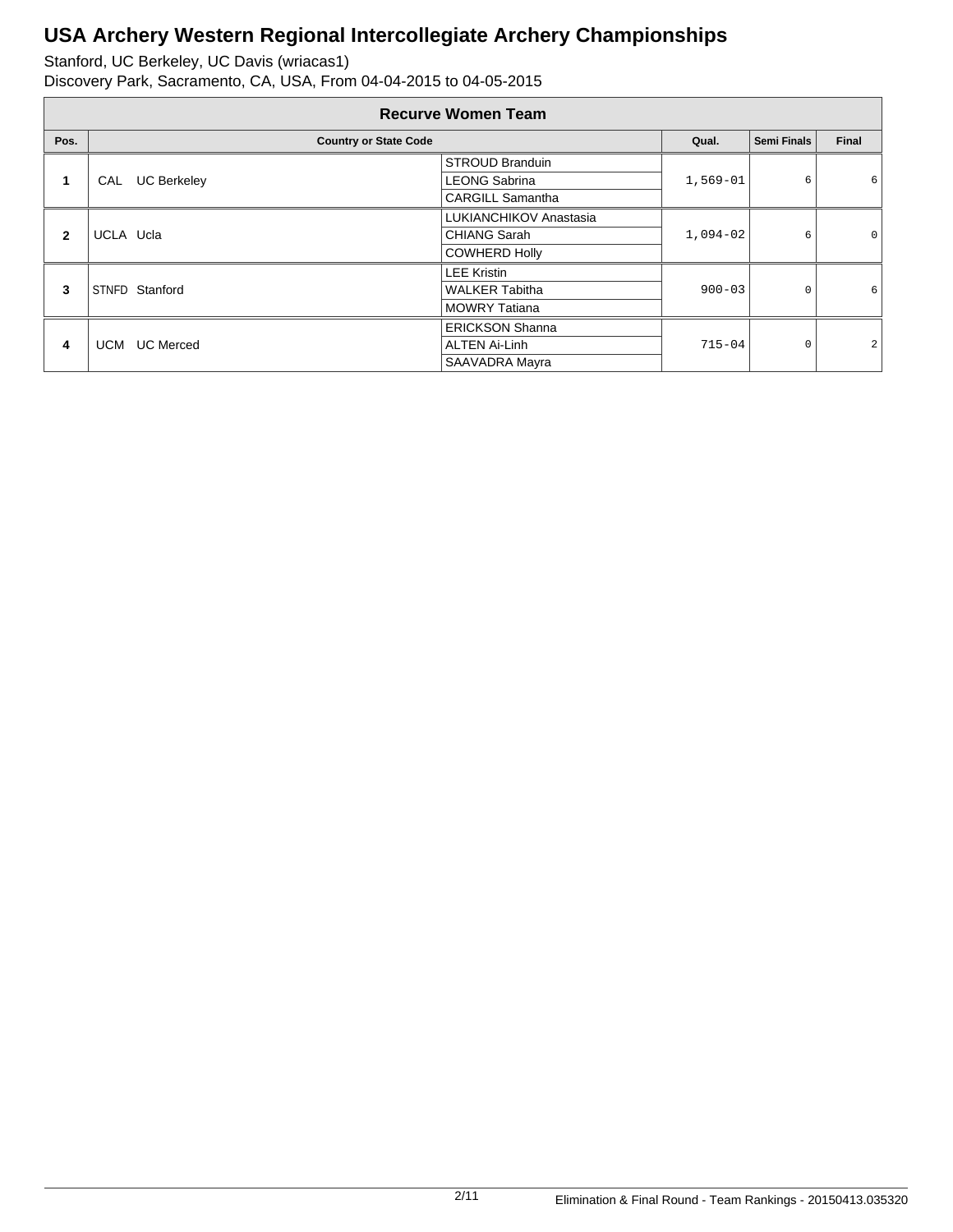|              | <b>Recurve Mixed Team</b>             |                        |            |                       |                              |                |   |   |         |
|--------------|---------------------------------------|------------------------|------------|-----------------------|------------------------------|----------------|---|---|---------|
| Pos.         | <b>Country or State Code</b>          |                        | Qual.      |                       | Quarter Finals   Semi Finals | Final          |   |   |         |
| 1            | <b>UC Berkeley</b><br>CAL             | <b>STROUD Branduin</b> | 1,131-01   | $-Bye-$               | 6                            | 6              |   |   |         |
|              |                                       | KIM Kevin              |            |                       |                              |                |   |   |         |
| $\mathbf{2}$ | STNFD Stanford                        | <b>LEE Kristin</b>     | $982 - 03$ |                       |                              |                | 4 | 5 | $\circ$ |
|              |                                       | FEI Brian              |            |                       |                              |                |   |   |         |
| 3            | UCSD UC San Diego                     | <b>ZHU Alina</b>       | $1,049-02$ | 6                     | 3                            | 6              |   |   |         |
|              |                                       | TONG Jason             |            |                       |                              |                |   |   |         |
| 4            | DAVIS UC Davis                        | <b>KIM Katherine</b>   | $897 - 04$ | 4                     | $\overline{2}$               | $\overline{a}$ |   |   |         |
|              |                                       | <b>FANG Yanbin</b>     |            |                       |                              |                |   |   |         |
| 5            | UCLA Ucla                             | LUKIANCHIKOV Anastasia | $874 - 05$ | (0)<br>$\overline{4}$ |                              |                |   |   |         |
|              |                                       | <b>MEHTA Shalin</b>    |            |                       |                              |                |   |   |         |
| 5            | <b>UC</b> Merced<br>UCM               | <b>ERICKSON Shanna</b> | $849 - 06$ | (0) 4                 |                              |                |   |   |         |
|              |                                       | <b>COWLES Aaron</b>    |            |                       |                              |                |   |   |         |
| 7            |                                       | <b>ANDERSON Autumn</b> | $743 - 07$ | (0)<br>$\overline{0}$ |                              |                |   |   |         |
|              | <b>HMBT</b> Humboldt State University | <b>FURTNER Jason</b>   |            |                       |                              |                |   |   |         |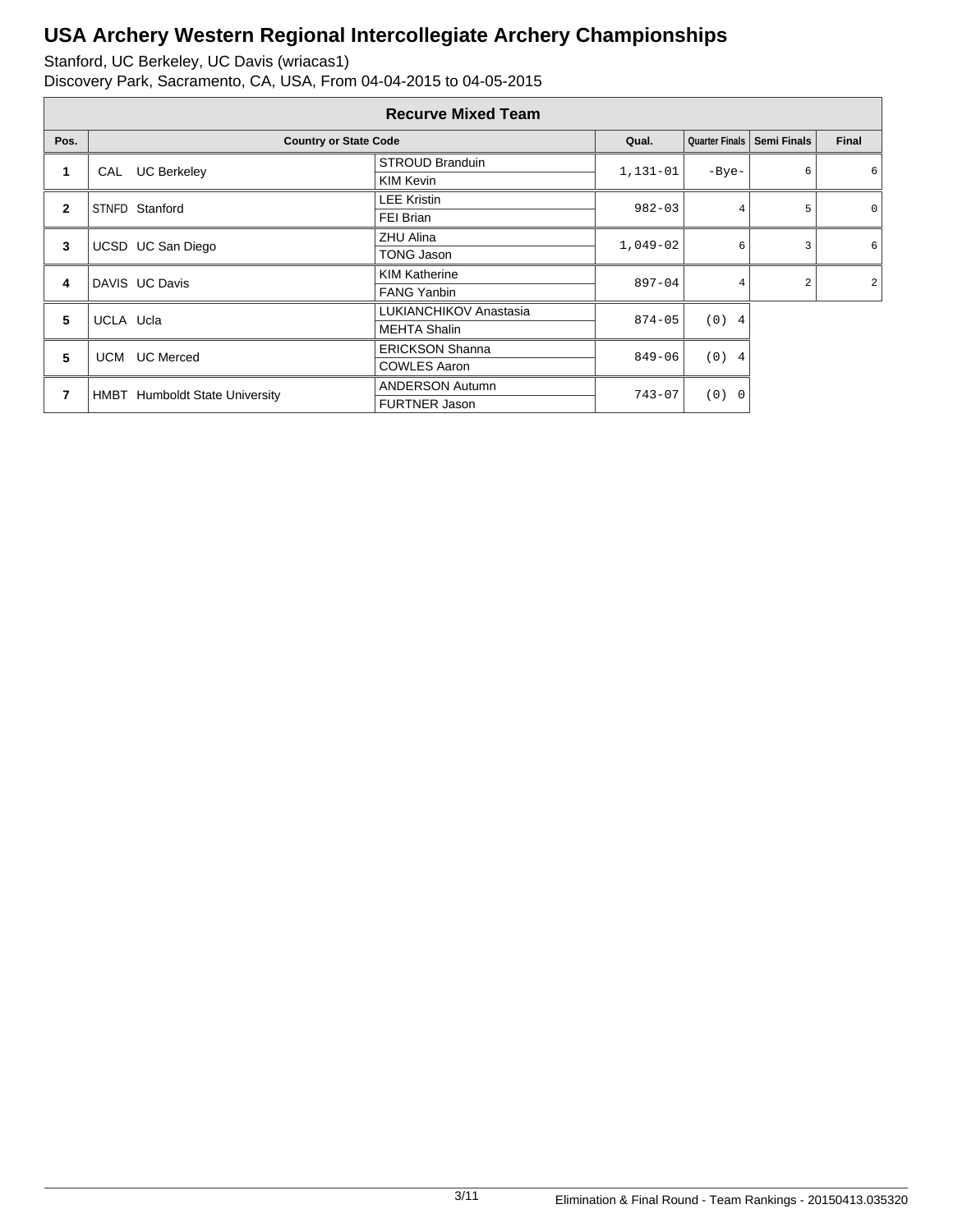|      | <b>Compound Men Team</b>     |                    |                         |            |             |       |  |  |  |  |
|------|------------------------------|--------------------|-------------------------|------------|-------------|-------|--|--|--|--|
| Pos. | <b>Country or State Code</b> |                    |                         |            | Semi Finals | Final |  |  |  |  |
|      |                              |                    | KIM Hyung (Paul)        | $1,758-01$ | $-Bye-$     | 196   |  |  |  |  |
|      |                              | UCLA Ucla          | <b>BORROMEO Niccolo</b> |            |             |       |  |  |  |  |
|      |                              |                    | <b>VUONG Alvin</b>      |            |             |       |  |  |  |  |
|      |                              |                    | <b>MA Raymond</b>       |            |             |       |  |  |  |  |
| 2    | CAL.                         | <b>UC Berkeley</b> | <b>TONG Michael</b>     | $1,621-02$ | $-Bye-$     | 188   |  |  |  |  |
|      |                              |                    | LU Sicong               |            |             |       |  |  |  |  |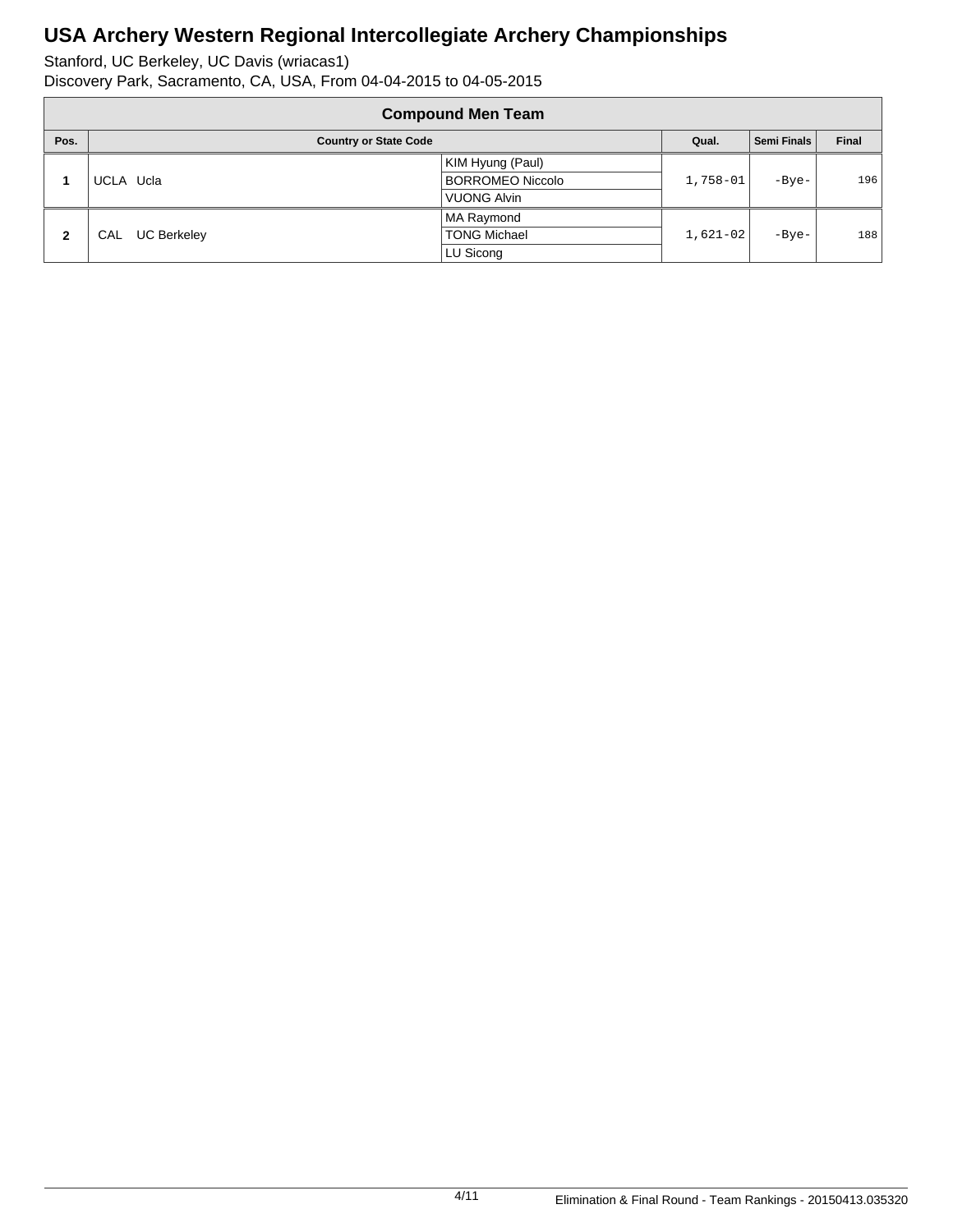|              | <b>Compound Women Team</b>   |                         |            |             |       |  |  |  |  |  |
|--------------|------------------------------|-------------------------|------------|-------------|-------|--|--|--|--|--|
| Pos.         | <b>Country or State Code</b> |                         | Qual.      | Semi Finals | Final |  |  |  |  |  |
|              | LUU Sandy                    |                         | $1,752-01$ | $-Bye-$     | 198   |  |  |  |  |  |
|              | UCLA Ucla                    | <b>KUBOKAWA Kaley</b>   |            |             |       |  |  |  |  |  |
|              |                              | <b>WANG Kimberly</b>    |            |             |       |  |  |  |  |  |
|              |                              | <b>LAM Tiffany</b>      |            |             |       |  |  |  |  |  |
| $\mathbf{2}$ | STNFD Stanford               | <b>BASHIER Roya</b>     | $1,631-02$ | $-Bye-$     | 185   |  |  |  |  |  |
|              |                              | <b>ESCOLERO Crystal</b> |            |             |       |  |  |  |  |  |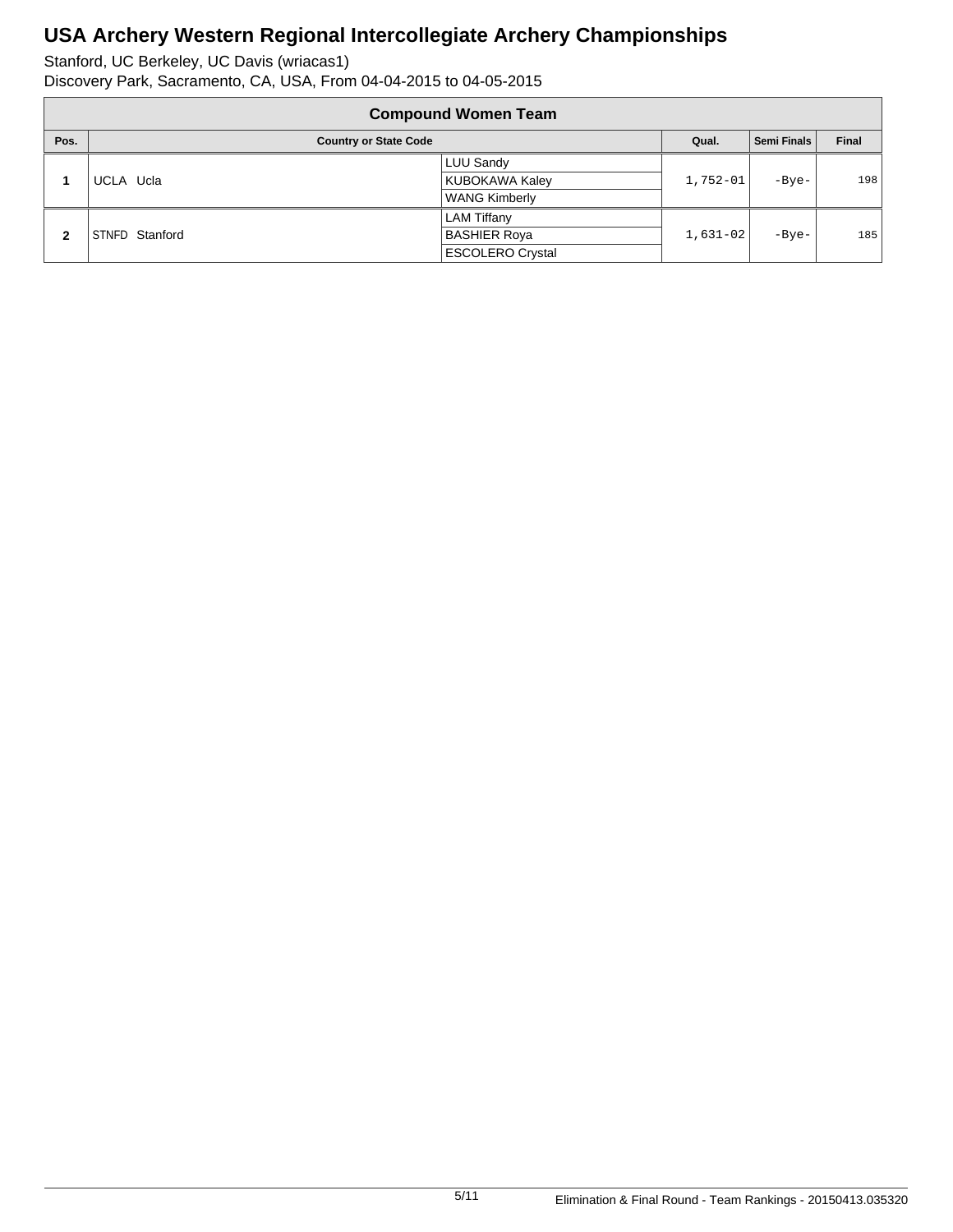| <b>Compound Mixed Team</b> |                                       |                         |              |                    |       |  |
|----------------------------|---------------------------------------|-------------------------|--------------|--------------------|-------|--|
| Pos.                       | <b>Country or State Code</b>          |                         | Qual.        | <b>Semi Finals</b> | Final |  |
| 1                          | UCLA Ucla                             | LUU Sandy               | $1,258-01$   | 139                | 145   |  |
|                            |                                       | KIM Hyung (Paul)        |              |                    |       |  |
| $\mathbf{2}$               | <b>UC Berkeley</b><br><b>CAL</b>      | <b>SCOTT Kelsey</b>     | $1.173 - 03$ | 140                | 124   |  |
|                            |                                       | MA Raymond              |              |                    |       |  |
| 3                          | <b>HMBT</b> Humboldt State University | <b>YELLAM Valerie</b>   | $1.054 - 04$ | 128                | 124   |  |
|                            |                                       | <b>ANDING III Henry</b> |              |                    |       |  |
| 4                          | STNFD Stanford                        | <b>LAM Tiffany</b>      | $1.177 - 02$ | 125                | 121   |  |
|                            |                                       | <b>QUACH Nick</b>       |              |                    |       |  |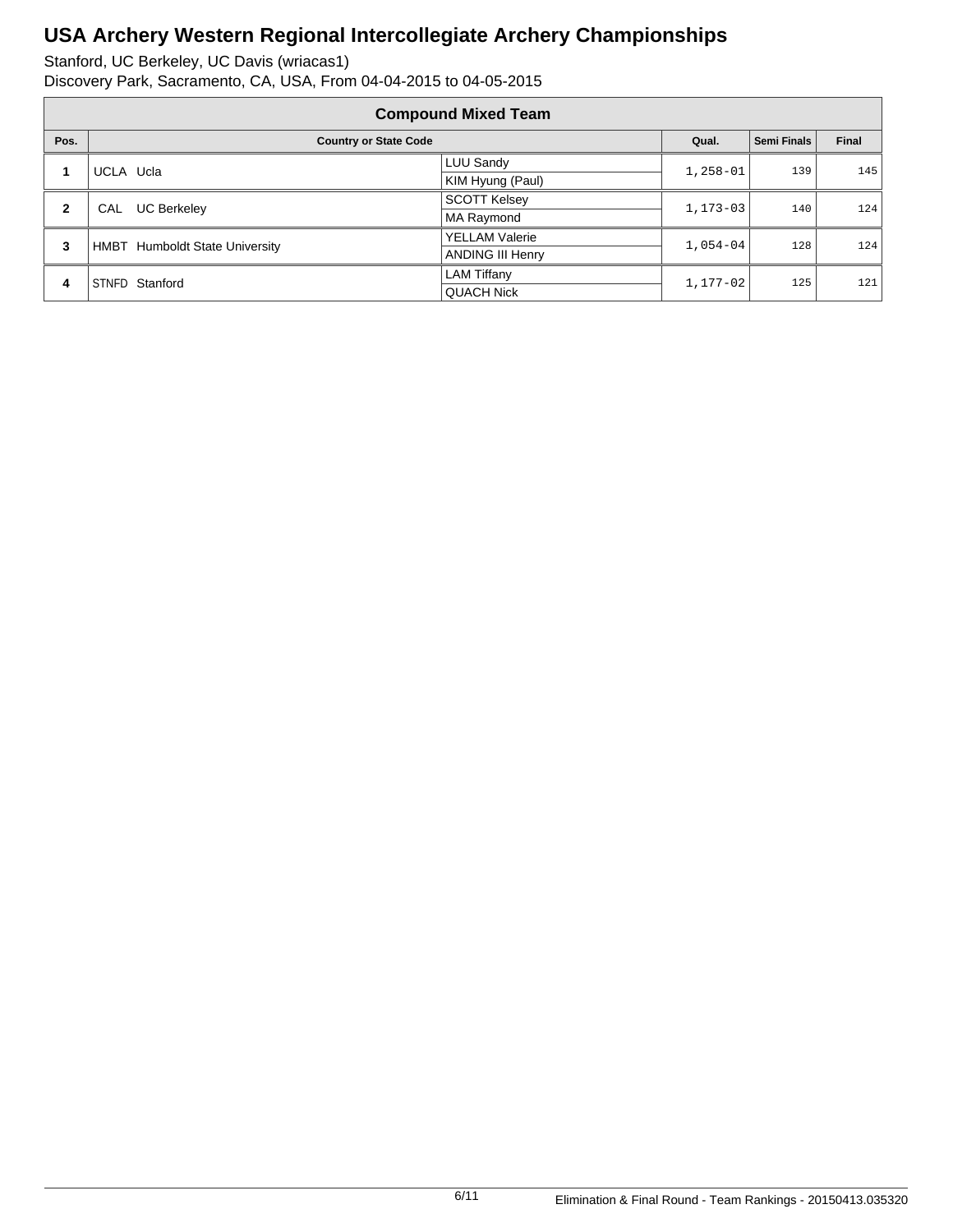| <b>Bowhunter Men Team</b> |                              |                         |            |       |  |
|---------------------------|------------------------------|-------------------------|------------|-------|--|
| Pos.                      | <b>Country or State Code</b> |                         | Qual.      | Final |  |
|                           |                              | <b>BRAGINSKY Daniel</b> | $1,812-01$ | -Bye- |  |
|                           | UCLA Ucla                    | <b>LIN Louis</b>        |            |       |  |
|                           |                              | <b>SCOTT Riley</b>      |            |       |  |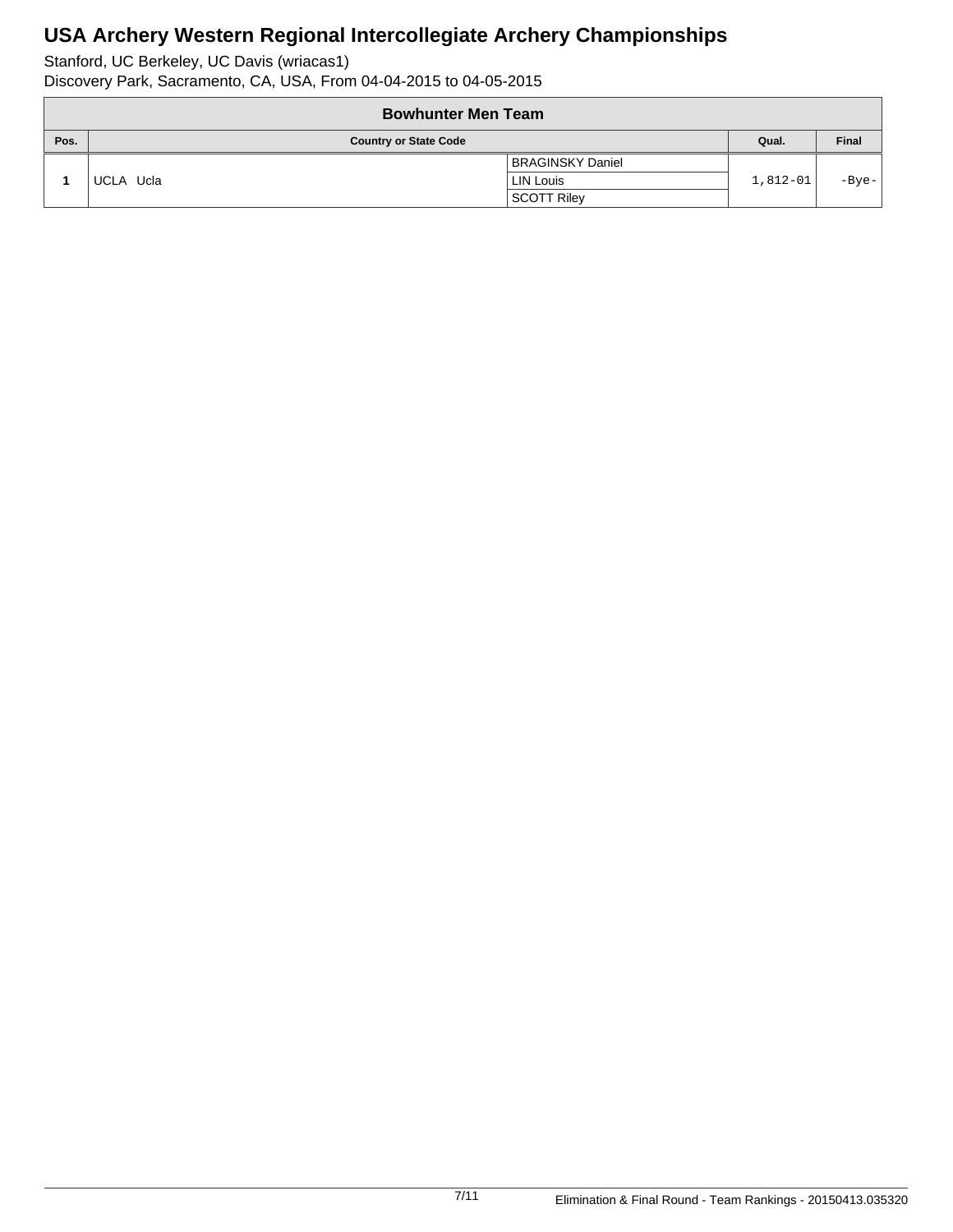| <b>Bowhunter Mixed Team</b> |                                       |                          |            |                    |       |  |
|-----------------------------|---------------------------------------|--------------------------|------------|--------------------|-------|--|
| Pos.                        | <b>Country or State Code</b>          |                          | Qual.      | <b>Semi Finals</b> | Final |  |
| 1                           | STNFD Stanford                        | <b>HOLMSTROM Mark</b>    | $1,243-01$ | 139                | 145   |  |
|                             |                                       | NOVOTNY Kathryn          |            |                    |       |  |
| $\mathbf{2}$                | <b>HMBT</b> Humboldt State University | CLARK lan                | $1,061-03$ | 125                | 113   |  |
|                             |                                       | <b>SCHEFFLER Rachael</b> |            |                    |       |  |
| 3                           | UCLA Ucla                             | <b>BRAGINSKY Daniel</b>  | $1,224-02$ | 125                | 136   |  |
|                             |                                       | <b>BUI Krystal</b>       |            |                    |       |  |
| 4                           | <b>UC Berkeley</b><br><b>CAL</b>      | <b>LEVINE Daniel</b>     | $987 - 04$ | 104                | 86    |  |
|                             |                                       | <b>WILLIAMS Melissa</b>  |            |                    |       |  |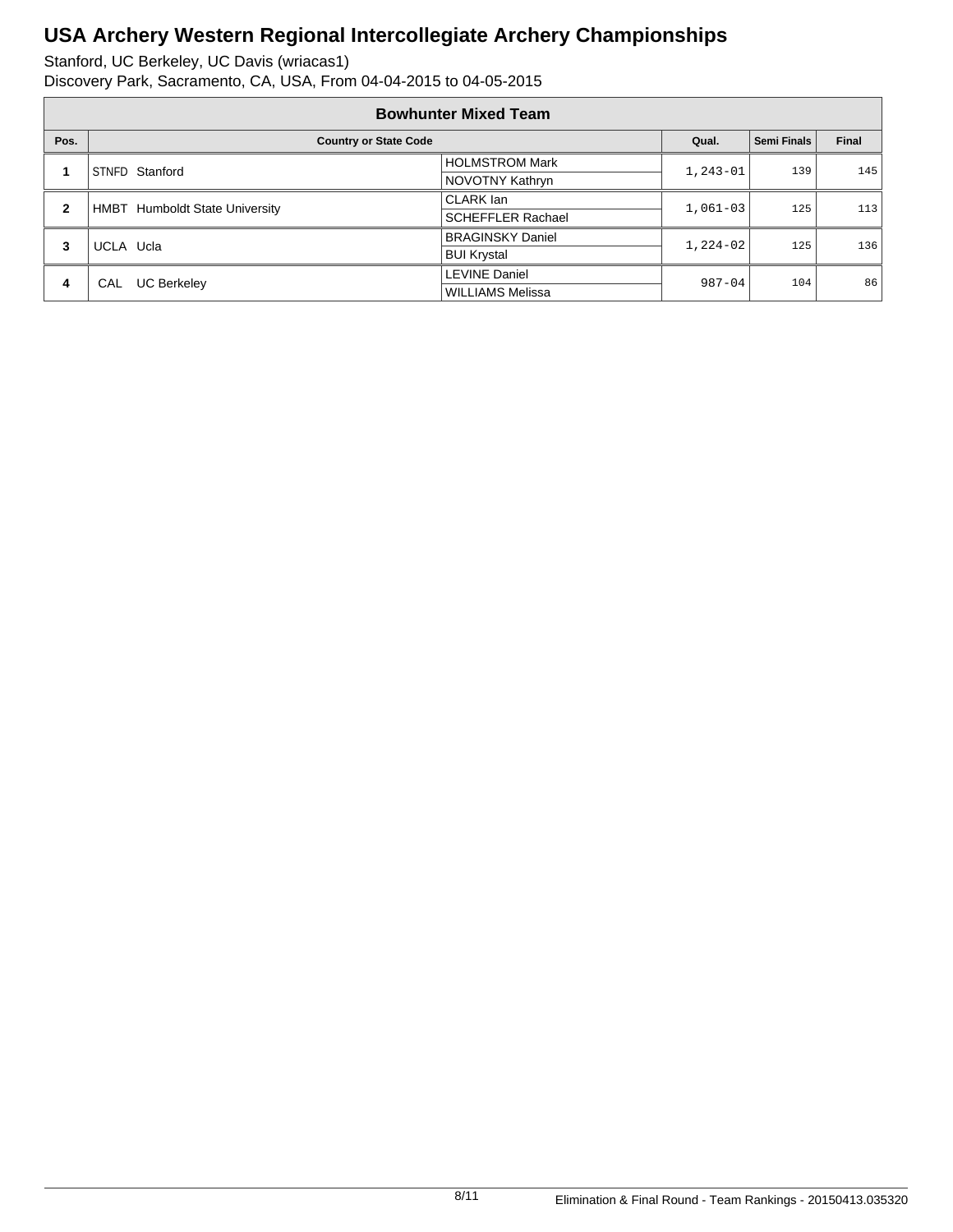| <b>Barebow Men Team</b>              |                         |                        |             |         |                |  |
|--------------------------------------|-------------------------|------------------------|-------------|---------|----------------|--|
| Pos.<br><b>Country or State Code</b> |                         | Qual.                  | Semi Finals | Final   |                |  |
|                                      |                         | <b>WOO Christopher</b> |             |         |                |  |
|                                      | UCLA Ucla               | <b>WANG Albert</b>     | 1,334-01    | $-Bye-$ | 6              |  |
|                                      |                         | LIU David              |             |         |                |  |
| $\mathbf{2}$                         |                         | <b>SERNA Ever</b>      |             |         |                |  |
|                                      | <b>UC</b> Merced<br>UCM | MABANSAG Isiah         | $223 - 02$  | $-Bye-$ | $\overline{0}$ |  |
|                                      |                         | <b>CHEN Alexander</b>  |             |         |                |  |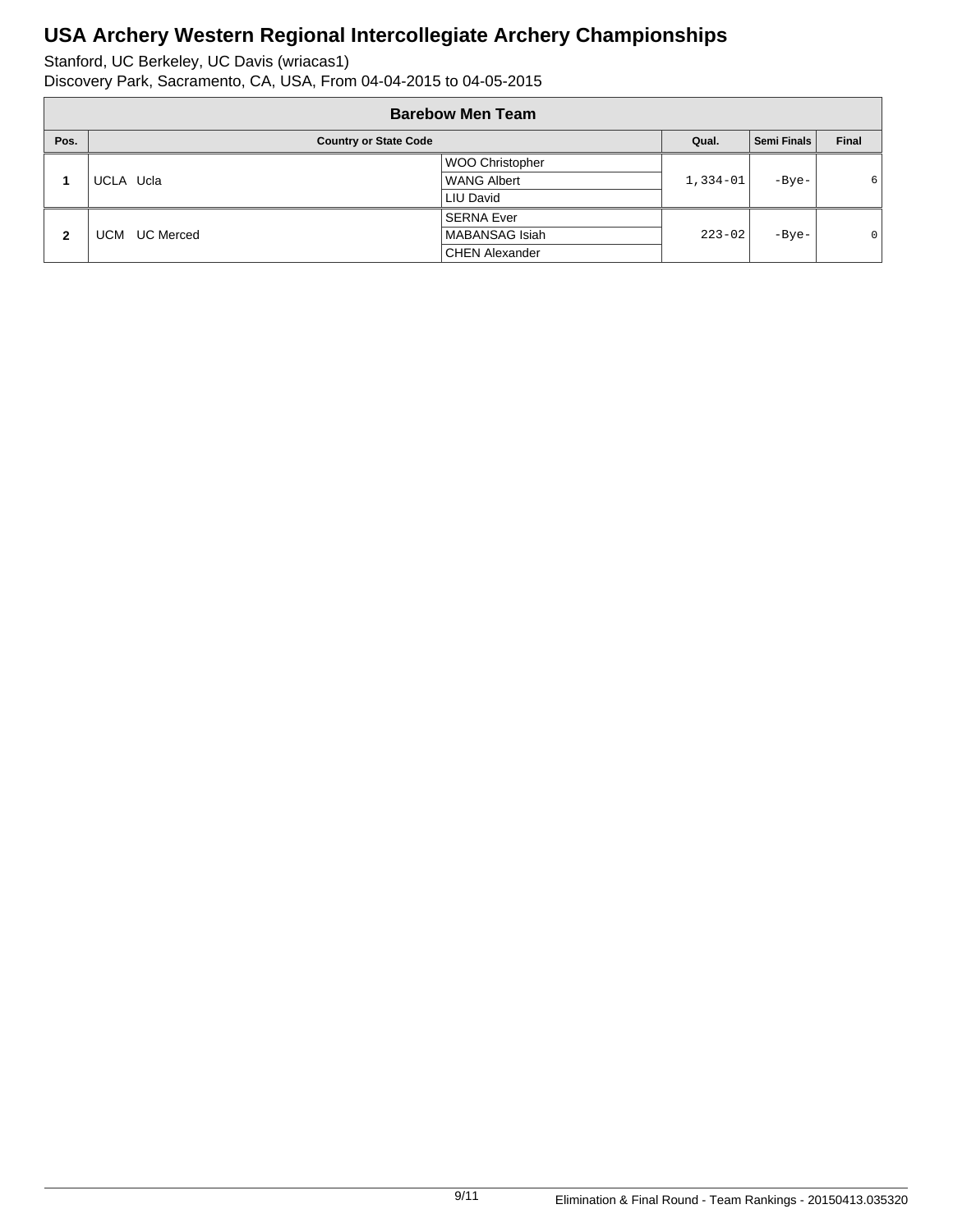Stanford, UC Berkeley, UC Davis (wriacas1)

Discovery Park, Sacramento, CA, USA, From 04-04-2015 to 04-05-2015

|      | <b>Barebow Women Team</b>    |                    |            |              |  |  |
|------|------------------------------|--------------------|------------|--------------|--|--|
| Pos. | <b>Country or State Code</b> |                    | Qual.      | <b>Final</b> |  |  |
|      |                              | <b>JUNG Sophia</b> | $446 - 01$ | -Bye-        |  |  |
|      | STNFD Stanford               | BERNARD Alexandra  |            |              |  |  |
|      |                              | <b>HAY Sarah</b>   |            |              |  |  |